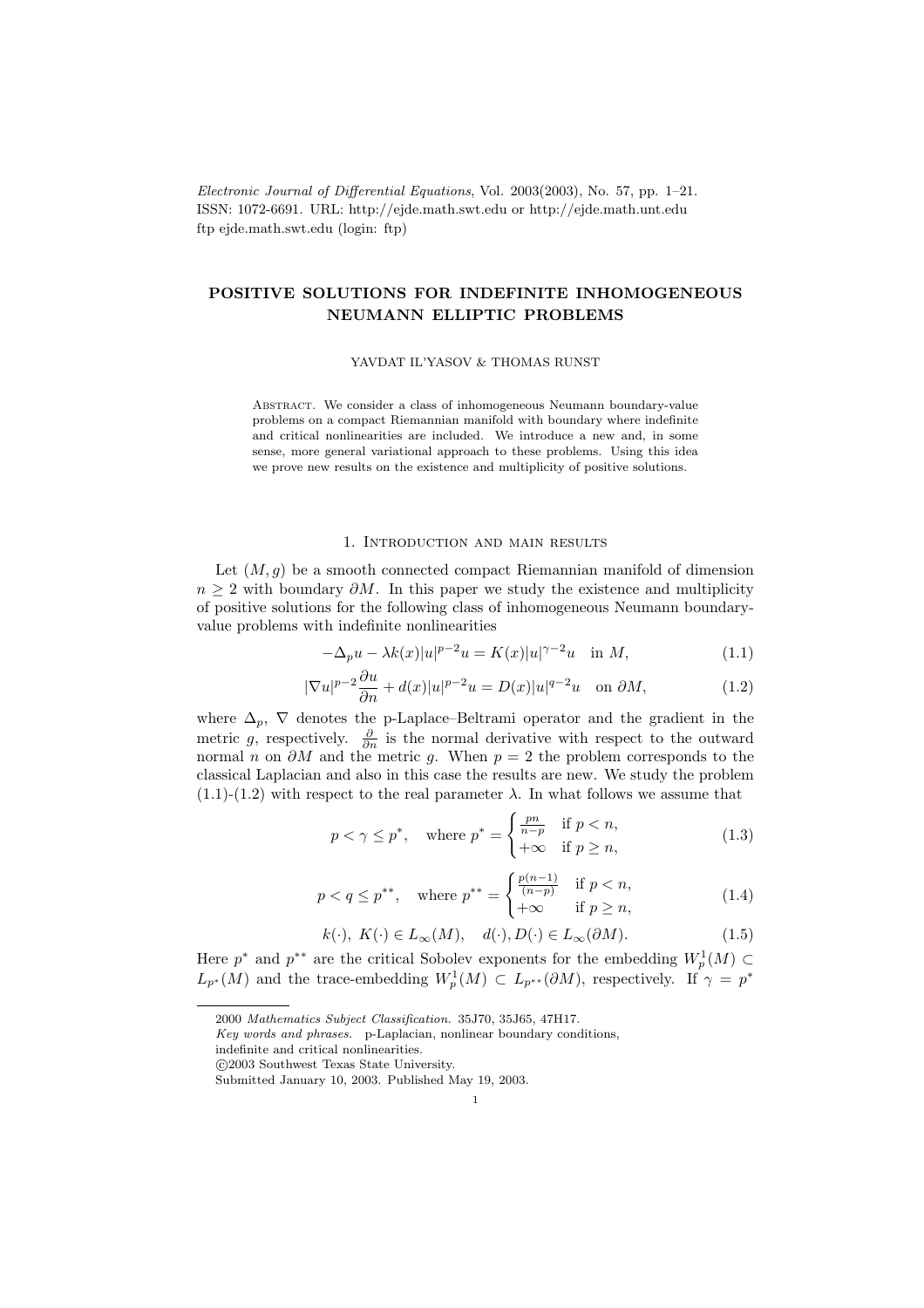and/or  $q = p^{**}$ , then one has a problem with critical exponents. When all nonlinear terms are present both in the differential equation (1.1) and in the non-linear Neumann boundary condition (1.2), i.e. when  $K \neq 0$  in M and  $D \neq 0$  on  $\partial M$ one has a inhomogeneous problem. The nonlinearity  $K(x)|u|^{\gamma-2}u(D(x)|u|^{q-2}u)$  is called indefinite if the function K on M (D on  $\partial M$ ) changes the sign cf. [1, 2].

Problems like (1.1)-(1.2) arise in several contexts (see for example [4], [15]). In particular, when  $p = 2$ ,  $\gamma = p^*$ ,  $q = p^{**}$ ,  $n \ge 3$ , the problem of the existence a positive solution for  $(1.1)-(1.2)$  is equivalent to the classical problem of finding a conformal metric  $g'$  on M with the prescribed scalar curvature  $K$  on M and the mean curvature D on  $\partial M$  [5, 9, 21]. For  $p \neq 2$  we refer to [7] for background material and applications.

The case which is best known in the literature is the problem (1.1) with Dirichlet boundary condition and when nonlinearity has definite sign. The indefiniteness of the sign of nonlinearity changes essentially the structure of the solutions set. In this case, the dependence of the problem on the parameter  $\lambda$  is more complicate (cf. [1, 2]). The homogeneous cases with indefinite nonlinearity has been treated in several recent papers ( in [2, 9, 10, 11, 16, 19, 22] for  $p = 2$  and in [8] also for  $p \neq 2$ . An additional difficulty occurs if the problem is inhomogeneous or it involves multiple critical exponents. For instance, in applying of the constrained minimization method to the inhomogeneous problem, i.e. the finding of a suitable constraint or the finding of a suitable modification for the variational problem is not simple. The inhomogeneous cases of  $(1.1)-(1.2)$  for  $p = 2$  with definite sign of nonlinearity have been considered in [15], [21]. In recent papers [12, 18] the authors investigated the inhomogeneous Neumann boundary value problem when one of the nonlinearities can be indefinite whereas the rest is with definite sign.

The main purpose of the present paper is a development of the fibering method of Pohozaev [17] for the investigation of the inhomogeneous Neumann boundary value problems  $(1.1)-(1.2)$  with indefinite nonlinearities and critical exponents.

Let us state our main results. To illustrate, we consider the case  $d(x) \equiv 0$ . Denote by  $d\mu_g$  and  $d\nu_g$  the Riemannian measure (induced by the metric g) on M and on  $\partial M$ , respectively. We consider our problem in the framework of the Sobolev space  $W = W^1_p(M)$  equipped with the norm

$$
||u|| = \left(\int_{M} |u|^{p} d\mu_{g} + \int_{M} |\nabla u|^{p} d\mu_{g}\right)^{1/p}.
$$
 (1.6)

Define

$$
\lambda^*(K) = \inf \big\{ \frac{\int_M |\nabla u|^p d\mu_g}{\int_M k(x)|u|^p d\mu_g} : \int_M K(x)|u|^\gamma d\mu_g \ge 0, u \in W \big\},
$$
  

$$
\lambda^*(D) = \inf \big\{ \frac{\int_M |\nabla u|^p d\mu_g}{\int_M k(x)|u|^p d\mu_g} : \int_{\partial M} D(x)|u|^q d\nu_g \ge 0, u \in W \big\}.
$$

In the case when the set  $\{u \in W_p^1(M) : \int_M K(x)|u|^\gamma d\mu_g \geq 0\}$   $(\{u \in W_p^1(M) :$  $\int_{\partial M} D(x)|u|^q d\nu_g \ge 0$ ) is empty we put  $\lambda^*(K) = +\infty$   $(\lambda^*(D) = +\infty)$ .

We denote by  $I_\lambda$  the Euler functional on  $W_p^1(M)$  which corresponds to problem  $(1.1)-(1.2)$ . Our main results on the existence and multiplicity of positive solutions for (1.1)-(1.2) are summarized in the following theorems.

**Theorem 1.1.** Under the conditions of (1.5),  $k(x) \geq 0$  on M and  $d(x) \equiv 0$ , we have the following: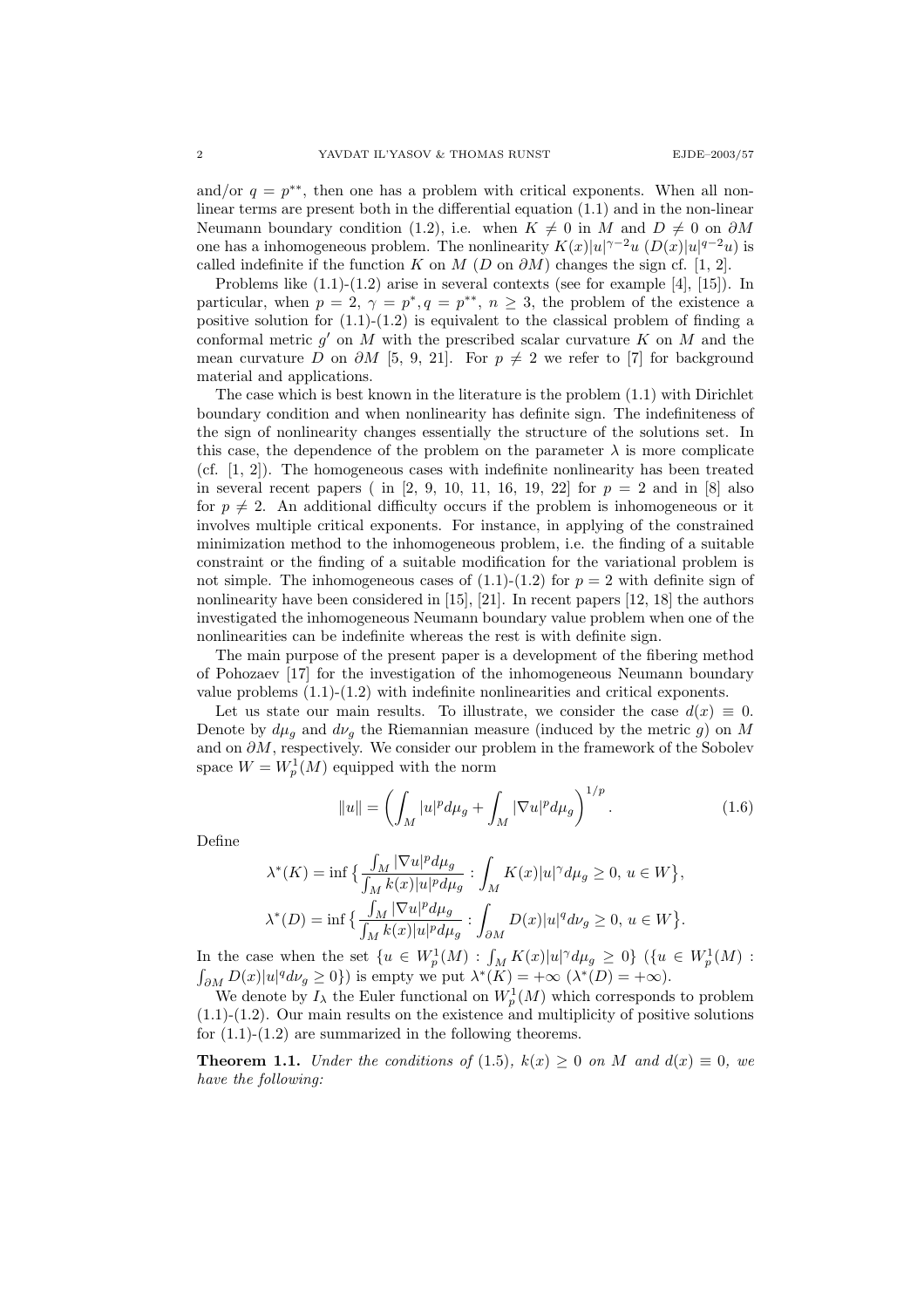### EJDE–2003/57 POSITIVE SOLUTIONS 3

- (I) Let  $p < \gamma \leq p^*$ ; then  $\lambda^*(K) > 0$  if and only if  $\int_M K(x) d\mu_g < 0$ . Let  $p < q \leq p^{**}$ ; then  $\lambda^*(D) > 0$  if and only if  $\int_{\partial M}^{\cdot} D(x) d\nu_g < 0$ .
- (II) Let  $p < \gamma < p^*$ ,  $p < q < p^{**}$  and  $q < \gamma$ .
	- (1) Suppose  $\int_M K(x)d\mu_g < 0$ ,  $\int_{\partial M} D(x)d\nu_g < 0$ . Then for every  $\lambda \in$  $(0, min\{\lambda^*(K), \lambda_*(D)\})$  there exists a ground state  $u_1 \in W_p^1(M)$  of  $I_{\lambda}$ . Furthermore,  $u_1 > 0$  on M and  $I_{\lambda}(u_1) < 0$ .
	- (2) Suppose  $\int_M K(x) d\mu_g < 0$ , the set  $\{x \in M : K(x) > 0\}$  is not empty and  $D(x) \leq 0$  on  $\partial M$ . Then for every  $\lambda < \lambda^*(K)$  there exists a weak positive solution  $u_2 \in W_p^1(M)$  of  $(1.1)-(1.2)$  such that  $u_2 > 0$  on M and  $I_{\lambda}(u_2) > 0$ .

**Theorem 1.2.** Let  $\gamma = p^*$ ,  $q = p^{**}$ . Under the conditions (1.5),  $k(x) \geq 0$  on M and  $d(x) \equiv 0$ , we have the following: Suppose  $\int_M K(x) d\mu_g < 0$  and  $D(x) \leq 0$  on  $\partial M$ . Then for every  $\lambda \in (0, \lambda^*(K))$  there exists a ground state  $u_1 \in W^1_p(M)$  of  $I_\lambda$ . Furthermore,  $u_1 > 0$  on M and  $I_\lambda(u_1) < 0$ .

The proof of these results is based on the fibering method of Pohozaev [17].

Remark 1.3. We refer to the Theorem 4.5, 4.10, Theorem 5.1, Theorem 5.2, for a more general version of the above results.

Remark 1.4. Symmetric results as in Theorem 1.1, Theorem 1.2 (Theorem 4.5, Theorem 4.10, Theorem 5.1 and Theorem 5.2) in more general cases) can be obtained when  $\lambda = 0$  ( $\lambda \le 0$ ) is fixed and the problem of the existence of positive solutions for (1.1) is considered with respect to parameter  $\mu \in \mathbb{R}$  at the boundary condition

$$
|\nabla u|^{p-2}\frac{\partial u}{\partial n} + \mu d(x)|u|^{p-2}u = D(x)|u|^{q-2}u \text{ on } \partial M,
$$

instead of (1.2).

Remark 1.5. Some results in this paper have been announced in [13]. Since then, there has been some progress. This paper contains the details and extensions of [13] as well as other results.

Remark 1.6. In the paper [18] existence and multiplicity results for problem (1.1)-  $(1.2)$  when D has a definite sign whereas K may change one are proved by using the fibering method. However our approach and results are different then in [18].

The paper is organized as follows. In Section 2, based on the fibering strategy of Pohozaev we introduce an explicit process of construction of the constrained minimization problems associated with the given abstract functional on Banach spaces. In Section 3, we give the basic variational formulation for problem (1.1)- (1.2). In Section 4 we prove our main results on the existence and multiplicity of positive solutions in subcritical cases of nonlinearities. Finally, in Section 5 we prove the existence of positive solutions in critical cases of exponents.

## 2. The fibering scheme

A powerful tool of studying the existence of critical points for a functional given on Banach space is a constrained minimization method [2, 8, 9, 20]. The main difficulty in applying the method is to find suitable constraints on admissible functions and/or to find a suitable modification for the variational problem.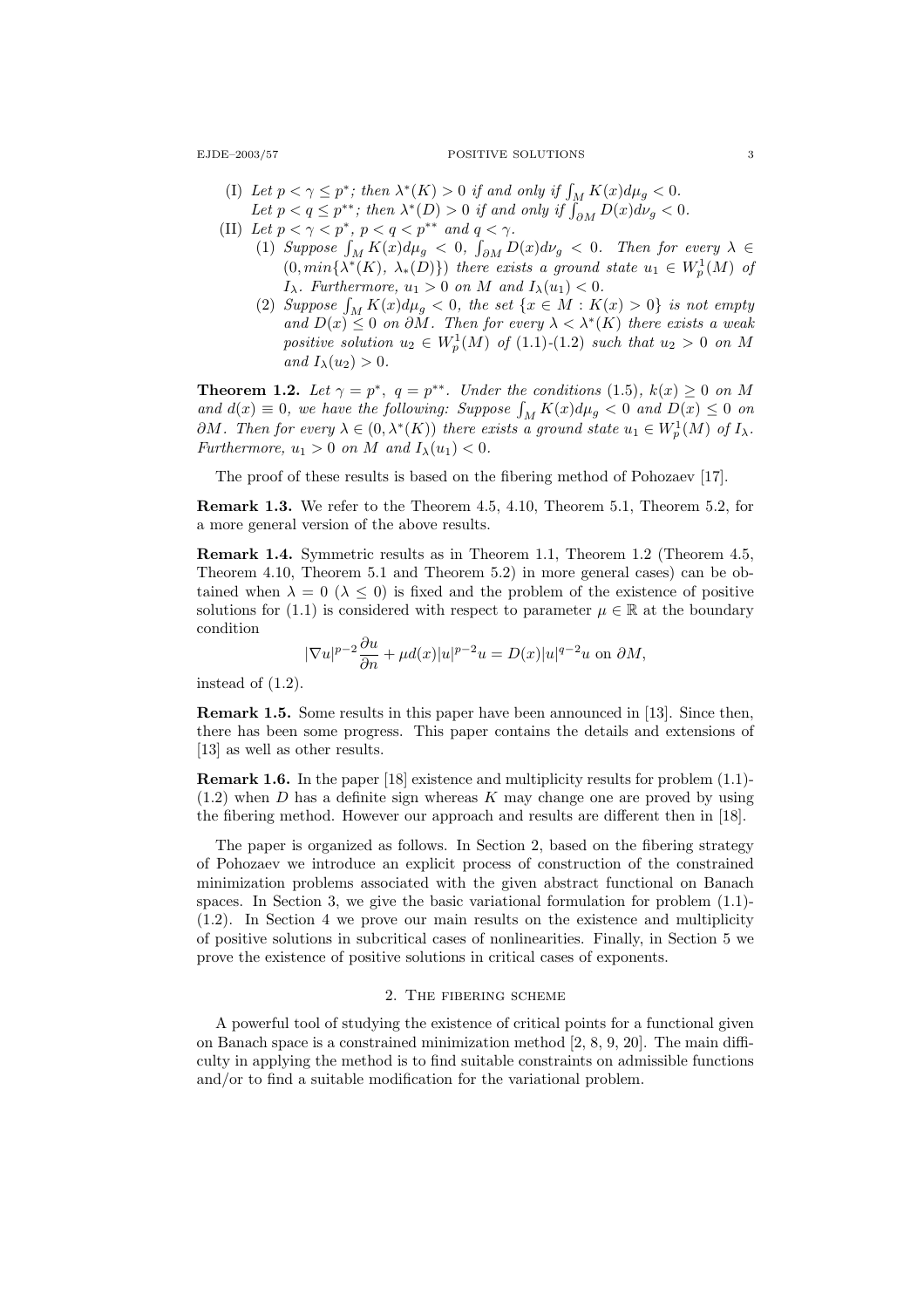In this section, based on the fibering strategy of Pohozaev [17] we introduce an explicit scheme of construction of constrained minimization problems for arbitrary functional given on Banach spaces.

Let  $(W, \|\cdot\|)$  be a real Banach space. Assume that the norm  $\|\cdot\|$  defines a  $C^1$ functional  $u \to \|u\|$  on  $W \setminus \{0\}$ . In this case, the sphere  $S^1 = \{v \in W | ||v|| = 1\}$  is a closed submanifold of class  $C^1$  in W and  $\mathbb{R}^+ \times S^1$  is  $C^1$ -diffeomorphic with  $W \setminus \{0\}$ . Thus we have the trivial principal fibre bundle  $P(S^1, \mathbb{R}^+)$  over  $S^1$  with structure group  $\mathbb{R}^+$  and the bundle space  $W \setminus \{0\}$  that  $C^1$ -diffeomorphic to  $\mathbb{R}^+ \times S^1$ .

Actually the way of construction of constrained minimization problems which we introduce below relies on the trivial principal fibre bundle  $P(S^1, \mathbb{R}^+)$ . In what follows, it is therefore reasonable to call this scheme as the trivial fibering scheme with respect to fibre bundle  $P(S^1, \mathbb{R}^+)$  (in short the trivial fibering scheme).

Let  $I(u)$  be a functional on W of class  $C^1(W \setminus \{0\})$ . Associate with I there exists a function  $\tilde{I}: \mathbb{R}^+ \times S^1 \to \mathbb{R}$  defined by

$$
\tilde{I}(t,v) = I(tv), \quad (t,v) \in \mathbb{R}^+ \times S^1.
$$
\n(2.1)

Since  $\mathbb{R}^+ \times S^1$  is C<sup>1</sup>-diffeomorphic with  $W \setminus \{0\}$  it follows that  $\tilde{I}(t, v)$  is a C<sup>1</sup>functional on  $\mathbb{R}^+ \times S^1$  and the set of critical points of the functional  $\tilde{I}(t, v)$  on  $\mathbb{R}^+ \times S^1$  as well as the set of critical points of the functional  $I(u)$  on  $W \setminus \{0\}$  are one-to-one. Moreover, we have the following statement.

**Proposition 2.1** (Pohozaev [17]). Let  $(t_0, v_0) \in \mathbb{R}^+ \times S^1$  be a critical point of  $\tilde{I}(t, v)$  then  $u_0 = t_0v_0 \in W \setminus \{0\}$  is a critical point of  $I(u)$ .

We impose an additional condition on  $I$ 

(RD) The first derivative  $\frac{\partial}{\partial t} \tilde{I}(t, v)$  is a  $C^1$ -functional on  $\mathbb{R}^+ \times S^1$ . We define

$$
Q(t,v) = \frac{\partial}{\partial t}\tilde{I}(t,v), \quad L(t,v) = \frac{\partial^2}{\partial t^2}\tilde{I}(t,v), \ (t,v) \in \mathbb{R}^+ \times S^1.
$$
 (2.2)

Extract from  $\mathbb{R}^+ \times S^1$  the sets

$$
\Sigma^1 = \{(t, v) \in \mathbb{R}^+ \times S^1 | Q(t, v) = 0, \ L(t, v) > 0\},\tag{2.3}
$$

$$
\Sigma^2 = \{(t, v) \in \mathbb{R}^+ \times S^1 | Q(t, v) = 0, \ L(t, v) < 0\}.\tag{2.4}
$$

**Lemma 2.2.** Assume that (RD) holds, and let  $j = 1, 2$ . Then the set  $\Sigma^j$  is a submanifold of class  $C^1$  in  $\mathbb{R}^+ \times S^1$  and it is local  $C^1$ -diffeomorphic with  $S^1$ .

The proof of this lemma will follow directly from the next proposition.

**Proposition 2.3.** Let  $(t_0, v_0) \in \Sigma^j$ ,  $j = 1, 2$ . Then there exist a neighborhood  $\Lambda(v_0) \subset S^1$  of  $v_0 \in S^1$  and an uniqueness  $C^1$ -map  $t^j : \Lambda(v_0) \to \mathbb{R}$  such that

$$
t^{j}(v_{0}) = t_{0}, \quad (t^{j}(v), v) \in \Sigma^{j}, \quad v \in \Lambda(v_{0}), \quad j = 1, 2. \tag{2.5}
$$

*Proof.* Let  $j = 1$ ,  $j = 2$ . Assume  $(t_0, v_0) \in \Sigma^j$ . Then  $\partial Q(t_0, v_0)/\partial t = L(t_0, v_0) \neq 0$ . It follows from the assumption (RD) that we have  $Q \in C^1(\mathbb{R}^+ \times S^1)$ . Hence, by the implicit function theorem we obtain the proof of the proposition.

Finally, we introduce the main constrained minimization problems associated with the given functional I.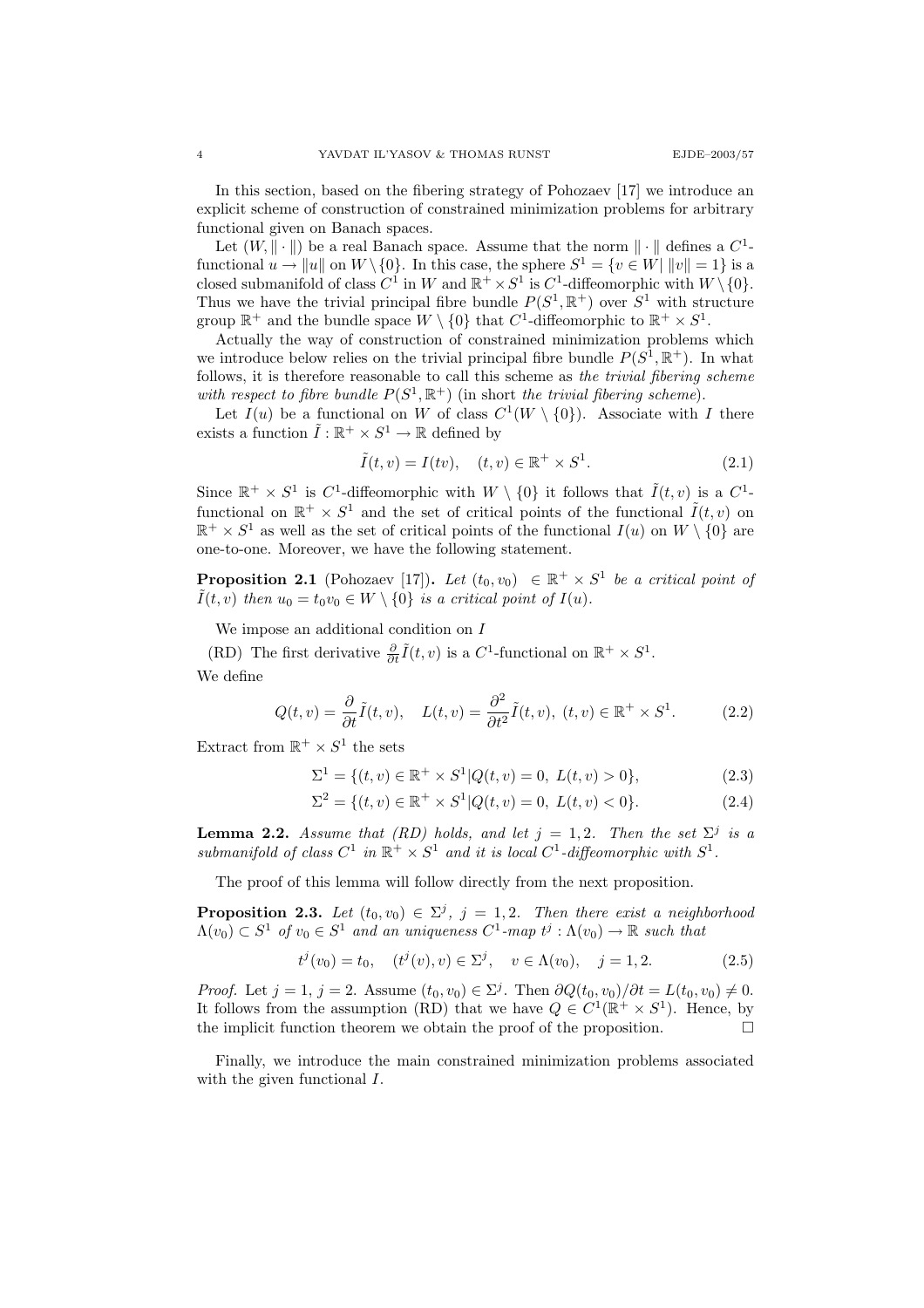Let  $I(u)$  be a functional on W of class  $C^1(W \setminus \{0\})$  and the assumption (RD) holds. The main constrained minimization problems by the trivial fibering scheme are the following

$$
\hat{I}^{j} = \inf \{ \tilde{I}(t, v) : (t, v) \in \Sigma^{j} \}, \quad j = 1, 2,
$$
\n(2.6)

where

$$
\hat{I}^j = +\infty, \quad \text{if } \Sigma^j = \emptyset, \ j = 1, 2. \tag{2.7}
$$

**Definition 2.4.** A point  $(t_0, v_0) \in \Sigma^j$  is said to be a solution of the problem  $(2.6)$ , if  $-\infty < \hat{I}^j = \tilde{I}(t_0, v_0) < \infty$ , where  $j = 1, 2$ .

Remark 2.5. It is reasonable to consider also the maximization problems like (2.6). However, the substitution  $I' = -I$  reduces any maximization problem to the minimization one. Hence it suffices to study only minimization problems (2.6).

Now we show that the trivial fibering scheme makes it possible to study of the existence of critical points of functionals. Denote by  $\tilde{J}^j$  the restriction of  $\tilde{I}$  on the submanifolds  $\Sigma^j$ , for  $j = 1, 2$ :

$$
\tilde{J}^{j}(t, v) = \tilde{I}(t, v), (t, v) \in \Sigma^{j}, j = 1, 2.
$$

**Lemma 2.6.** Assume that hypothesis (RD) holds, and let  $j = 1, 2$ . Let  $(t_0, v_0)$  be a critical point of the functional  $\tilde{J}^j$  on the submanifolds  $\Sigma^j$ , i.e. holds

$$
d\tilde{J}^{j}(t_{0}, v_{0})(h) = 0, \quad \forall h \in T_{(t_{0}, v_{0})}(\Sigma^{j}).
$$
\n(2.8)

Then  $(t_0, v_0)$  is a critical point for  $\tilde{I}$  on  $\mathbb{R}^+ \times S^1$ , i.e.,

$$
d\tilde{I}(t_0, v_0)(l) = 0, \ \forall l \in T_{(t_0, v_0)}(\mathbb{R}^+ \times S^1). \tag{2.9}
$$

Here  $d\tilde{J}^j(t_0, v_0)$   $(d\tilde{I}(t_0, v_0))$  is the differential of  $\tilde{J}^i : \Sigma^j \to \mathbb{R}$   $(\tilde{I} : \mathbb{R}^+ \times S^1 \to \mathbb{R})$ at point  $(t_0, v_0)$ , the set  $T_{(t_0, v_0)}(\Sigma^j)$  (  $T_{(t_0, v_0)}(\mathbb{R}^+ \times S^1)$ ) denotes the tangent space to  $\Sigma^j$  ( $\mathbb{R}^+ \times S^1$ ) at  $(t_0, v_0)$ .

*Proof of Lemma 2.6.* Let us prove this lemma for the case  $j = 1$ . Let  $(t_0, v_0)$  be a critical point of  $\tilde{J}^1$  on  $\Sigma^1$ . Observe that

$$
d\tilde{I}(t_0, v_0)(\tau, \phi) = \frac{\partial}{\partial t} \tilde{I}(t_0, v_0)(\tau) + \frac{\delta}{\delta v} \tilde{I}(t_0, v_0)(\phi)
$$
\n(2.10)

for every  $\tau \in T_{t_0}(\mathbb{R}^+)$  and  $\phi \in T_{v_0}(S^1)$ .

By virtue of (2.3) the first term on the right-hand side of (2.10) is equal zero. So to prove (2.9) it suffices to show that

$$
\frac{\delta}{\delta v}\tilde{I}(t_0, v_0)(\phi) = 0, \quad \forall \phi \in T_{v_0}(S^1). \tag{2.11}
$$

By Proposition 2.3 there exists a neighborhood  $\Lambda(v_0) \subset S^1$  of  $v_0 \in S^1$  and an uniqueness  $C^1$ -map  $t^1$ :  $\Lambda(v_0) \to \mathbb{R}$  such that  $(2.5)$  holds. Introduce  $J^1(v) =$ :  $\tilde{I}(t^1(v), v), v \in \Lambda(v_0)$ . Then by the definition of  $\tilde{J}^1$  we have

$$
J^{1}(v) \equiv \tilde{J}^{1}(t^{1}(v), v), \quad v \in \Lambda(v_{0}).
$$
\n(2.12)

Hence, taking into account that the submanifold  $\Sigma^j$  is local  $C^1$  - diffeomorphic with  $S^1$ , we deduce that  $v_0$  is a critical point of  $J^1(v)$  on  $\Lambda(v_0)$ , i.e.

$$
dJ^1(v_0)(\phi) = 0, \quad \forall \phi \in T_{v_0}(S^1).
$$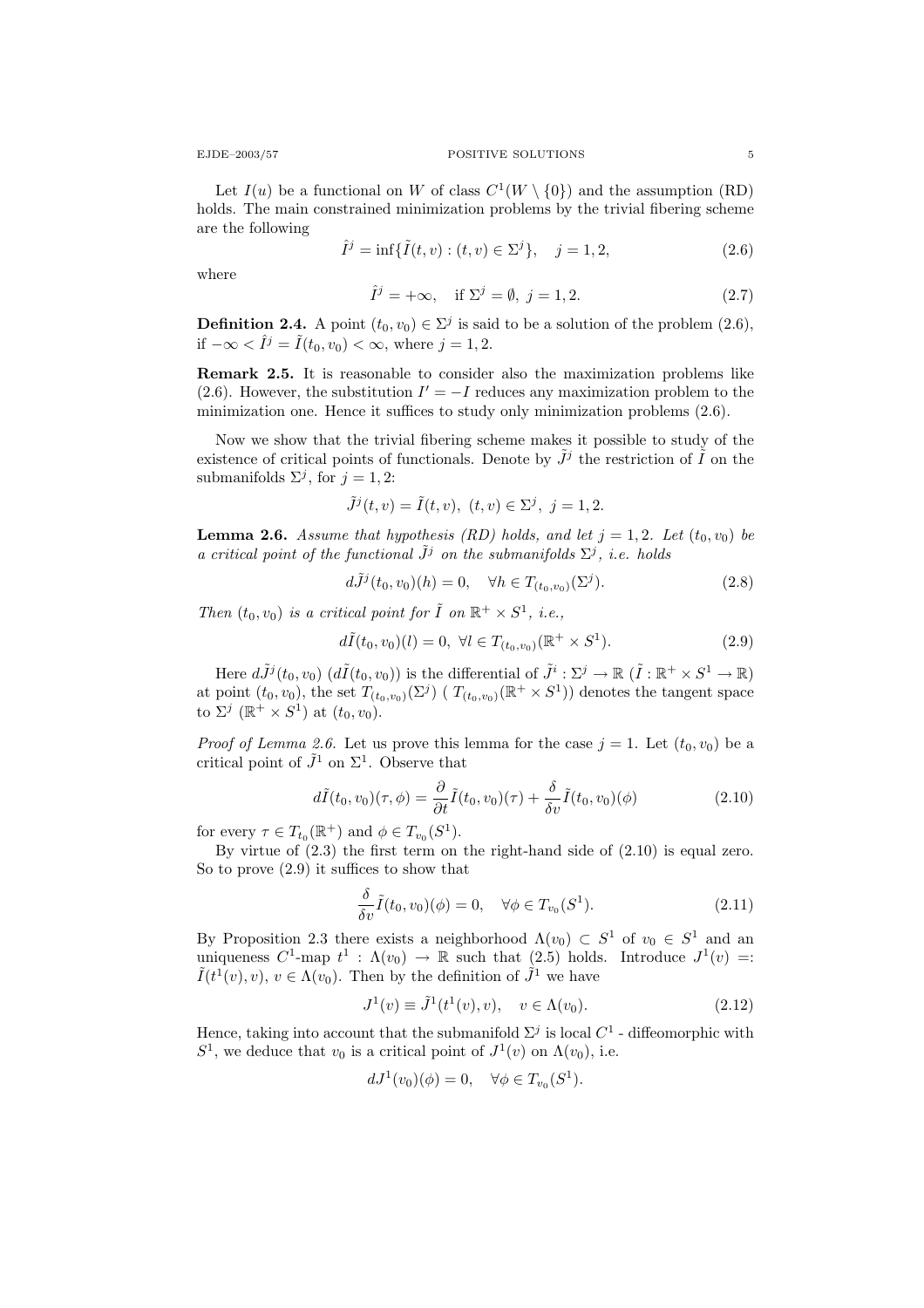Since  $J^1(v) = \tilde{I}(t^1(v), v)$  as  $v \in \Lambda(v_0)$  we get

$$
0 = dJ^{1}(v_{0})(h) = \frac{\partial}{\partial t}\tilde{I}(t^{1}(v_{0}), v_{0})(dt^{1}(v_{0}))(h) + \frac{\delta}{\delta v}\tilde{I}(t^{1}(v_{0}), v_{0})(h), \quad \forall h \in T_{v_{0}}(S^{1}).
$$
\n(2.13)

By virtue of  $(2.3)$  the first term on the right-hand side of  $(2.13)$  is equal zero. Thus

$$
\frac{\partial}{\partial v}\tilde{I}(t^1(v_0), v_0)(\phi) = 0, \quad \forall \phi \in T_{v_0}(S^1)
$$

and we get (2.11). The proof of Lemma 2.6 is complete.

$$
\qquad \qquad \Box
$$

From Lemma 2.6 and Proposition 2.1 we derive the following theorem.

**Theorem 2.7.** Assume that  $I(u) \in C^1(W \setminus \{0\})$  and  $(RD)$  hold. Let  $(t_0^j, v_0^j) \in \Sigma^j$ be a solution of the variational problem (2.6), for  $j = 1$  or  $j = 2$ , respectively. Then

$$
u_0^j = t_0^j v_0^j \in W \setminus \{0\} \tag{2.14}
$$

is a critical point of I.

Let  $pr_2$  be a canonical projection from  $\mathbb{R}^+ \times S^1$  to  $S^1$ . Denote  $\Theta^j = pr_2(\Sigma^j)$ ,  $j = 1, 2.$ 

Recall that by Proposition 2.3 for every  $v_0^j \in \Theta^j$ ,  $j = 1, 2$ , there exist a neighborhood  $\Lambda(v_0^j) \subset \Theta^j$  and an uniqueness  $C^1$ -map  $t^j : \Lambda(v_0^j) \to \mathbb{R}$  such that  $(t^j(v), v) \in \Sigma^j$ ,  $j = 1, 2$ , respectively.

**Definition 2.8.** Let  $j = 1, 2$ . The trivial fibering scheme for I on W is said to be a solvable with respect to  $\Sigma^j$  if for every  $v \in \Theta^j$  there exists a unique point  $t^j(v) \in \mathbb{R}^+$  such that  $(t^j(v), v) \in \Sigma^j$ , respectively. In case when the trivial fibering scheme for I on W is solvable one with respect to both  $\Sigma^1$  and  $\Sigma^2$  then it is called a solvable.

If in addition the functional  $t^j(v)$  can be found in exact form then the trivial fibering scheme is called exactly solvable.

We remark that in the papers [2, 9, 8, 20], it is used the constrained minimization method to homogeneous problems like  $(1.1)-(1.2)$  which is with respect to the trivial fibering scheme an exactly solvable one (see also below Remark 3.3).

We point out that in the present paper we are concerned with the applications of the trivial fibering scheme in cases of solvable but may be not exactly solvable.

Observe by Proposition 2.3 in case of the solvable trivial fibering scheme it can be defined the global functionals:

$$
t^j: \Theta^j \to \mathbb{R}^+, \ j = 1, 2 \tag{2.15}
$$

such that  $(t^j(v), v) \in \Sigma^j$ ,  $j = 1, 2$ . Moreover in this case the sets  $\Theta^j$ ,  $j = 1, 2$  are submanifolds of class  $C^1$  in  $S^1$  and  $t_j(\cdot) \in C^1(\Theta_j)$ ,  $j = 1, 2$ . Hence we can define the following global functionals

$$
J^{1}(v) = \tilde{I}(t^{1}(v), v), \quad v \in \Theta^{1}, \tag{2.16}
$$

$$
J^{2}(v) = \tilde{I}(t^{2}(v), v), \quad v \in \Theta^{2}.
$$
 (2.17)

Thus the variational problems (2.6) are reduced to the following equivalent, respectively

$$
\hat{J}^{j} = \min\{J^{j}(v) : v \in \Theta^{j}\}, \quad j = 1, 2.
$$
\n(2.18)

where

$$
\hat{I}^j = +\infty, \quad \text{if } \Theta^j = \emptyset, \ j = 1, 2. \tag{2.19}
$$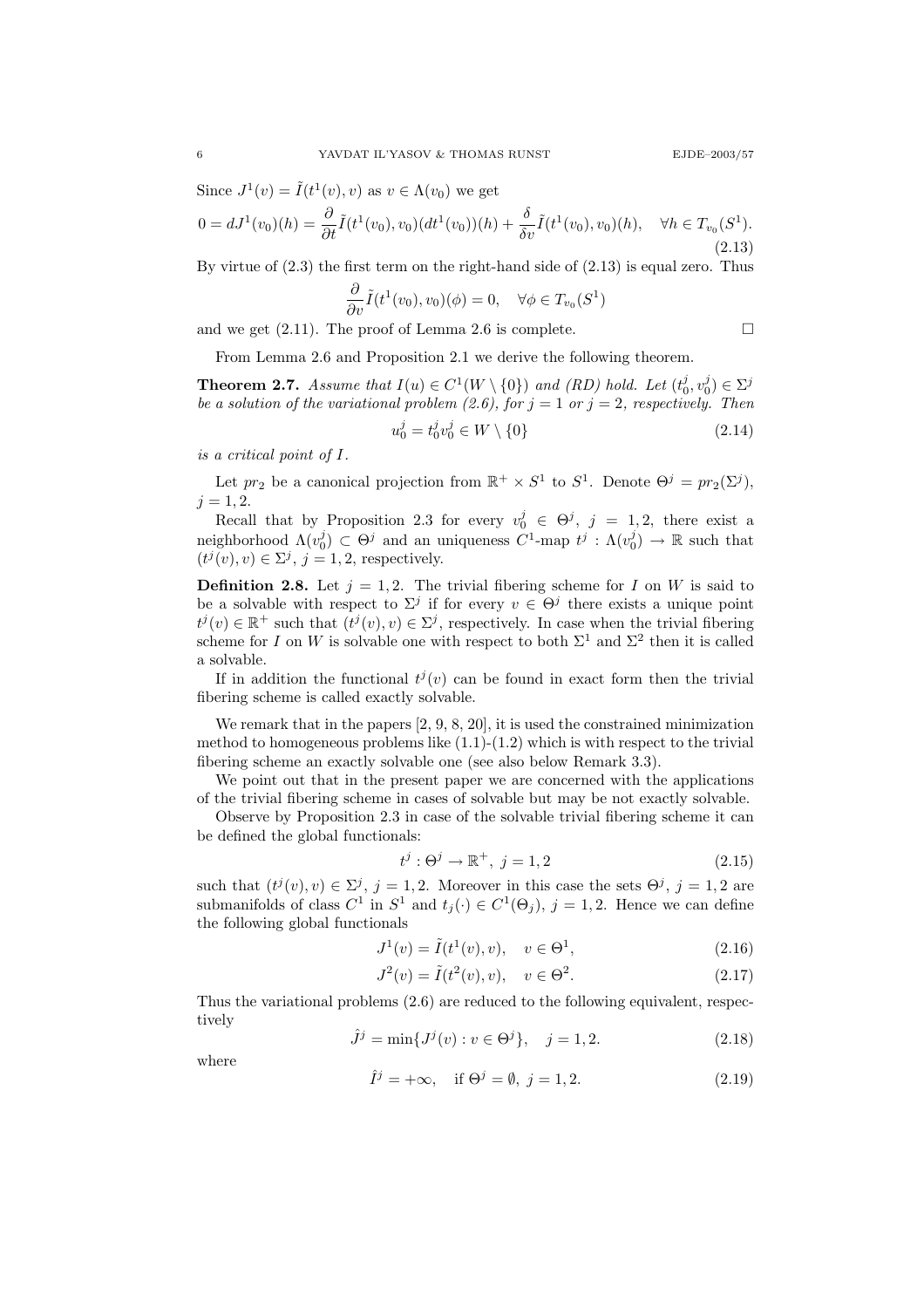From Theorem 2.7we have the following statement.

**Lemma 2.9.** Assume the trivial fibering scheme applying to the functional  $I$  is solvable. Let  $j = 1, 2$  and  $v_0^j \in \Theta_j$  is a solution of the problem (2.18). Then  $u_0^j = t_j(v_0^j)v_0^j$  is a nonzero critical point of the functional I.

Finally, we give a property for the constrained minimization problems (2.6) which also characterizes the trivial fibering scheme as basic.

Denote by  $Z$  a set of all nonzero critical points of  $I$  on space  $W$ . Then with respect to the trivial fibering scheme we have the following decomposition:  $Z =$  $Z_-\cup Z_+\cup Z_0$ , where

$$
Z_{+} = \{ u \in Z | (\|u\|, \frac{u}{\|u\|}) \in \Sigma_{1} \},
$$
  
\n
$$
Z_{-} = \{ u \in Z | (\|u\|, \frac{u}{\|u\|}) \in \Sigma_{2} \},
$$
  
\n
$$
Z_{0} = \{ u \in Z | (\|u\|, \frac{u}{\|u\|}) \in \partial \sigma \},
$$

with  $\partial \sigma = \{(t, v) \in \mathbb{R}^+ \times S^1 | Q(t, v) = 0, L(t, v) = 0 \}.$ 

For physical applications it is important to investigate ground states [6]. By the definition the nonzero critical point  $u<sub>g</sub> \in W$  is said to be a ground state if it is a point with the least level of  $I$  among all the nonzero critical points  $Z$ , i.e.

$$
\min\{I(u) : u \in Z\} = I(u_g). \tag{2.20}
$$

We introduce in addition the following concept.

**Definition 2.10.** The nonzero critical point  $u_g^- \in W$   $(u_g^+ \in W)$  is said to be a ground state of type  $(-1)$   $((0))$  for *I* if it holds:

$$
\min\{I(u)|u \in Z_{-}\} = I(u_g^-), \quad (\min\{I(u)|u \in Z_{+}\} = I(u_g^+)).\tag{2.21}
$$

The following lemma follows directly from the construction of constrained minimization problems (2.6).

**Lemma 2.11.** Assume  $I(u) \in C^1(W \setminus \{0\})$  and (RD) holds, where  $j = 1$  or  $j = 2$ . Let  $(t_0^j, v_0^j) \in \Sigma^j$  be a solution of the variational problem (2.6). Then  $u^+ = t_0^1 v_0^1 \in W \setminus 0$  is a ground state of type (0) for I and  $u^- = t_0^2 v_0^2 \in W \setminus 0$  is a ground state of type (-1) for I. Furthermore, if in addition  $Z_0 = \emptyset$  then one of these solutions  $u^-$  or  $u^+$  is a ground state for I, i.e.

$$
\min\{I(u)|u \in Z\} = \min\{I(u_g^-), I(u_g^+)\}.
$$
\n(2.22)

For the case of the even functionals,  $I(u) = I(|u|)$  with  $u \in W$ , we have the following statement.

**Lemma 2.12.** Assume  $I(u) \in C^1(W \setminus \{0\})$  is an even functional and (RD) holds. Suppose that there exists a solution of problem (2.6)  $j = 1$  ( $j = 2$ ). Then there exists a nonnegative on M ground state  $u^+$  of type (0) for I (a nonnegative on M ground state  $u^-$  of type  $(-1)$  for  $I$ ).

*Proof.* As a particular case, consider  $j = 1$ . Since the functional I is even it follows that the functionals  $\tilde{I}(t, v)$ ,  $Q(t, v)$ ,  $L(t, v)$  are also even with respect to  $v \in S^1$ . Hence the manifolds  $\Sigma^1$  and  $\Sigma^2$  are symmetric with respect to origin, i.e., if  $(t, v) \in \Sigma^j$  then it follows that  $(t, -v) \in \Sigma^j$ .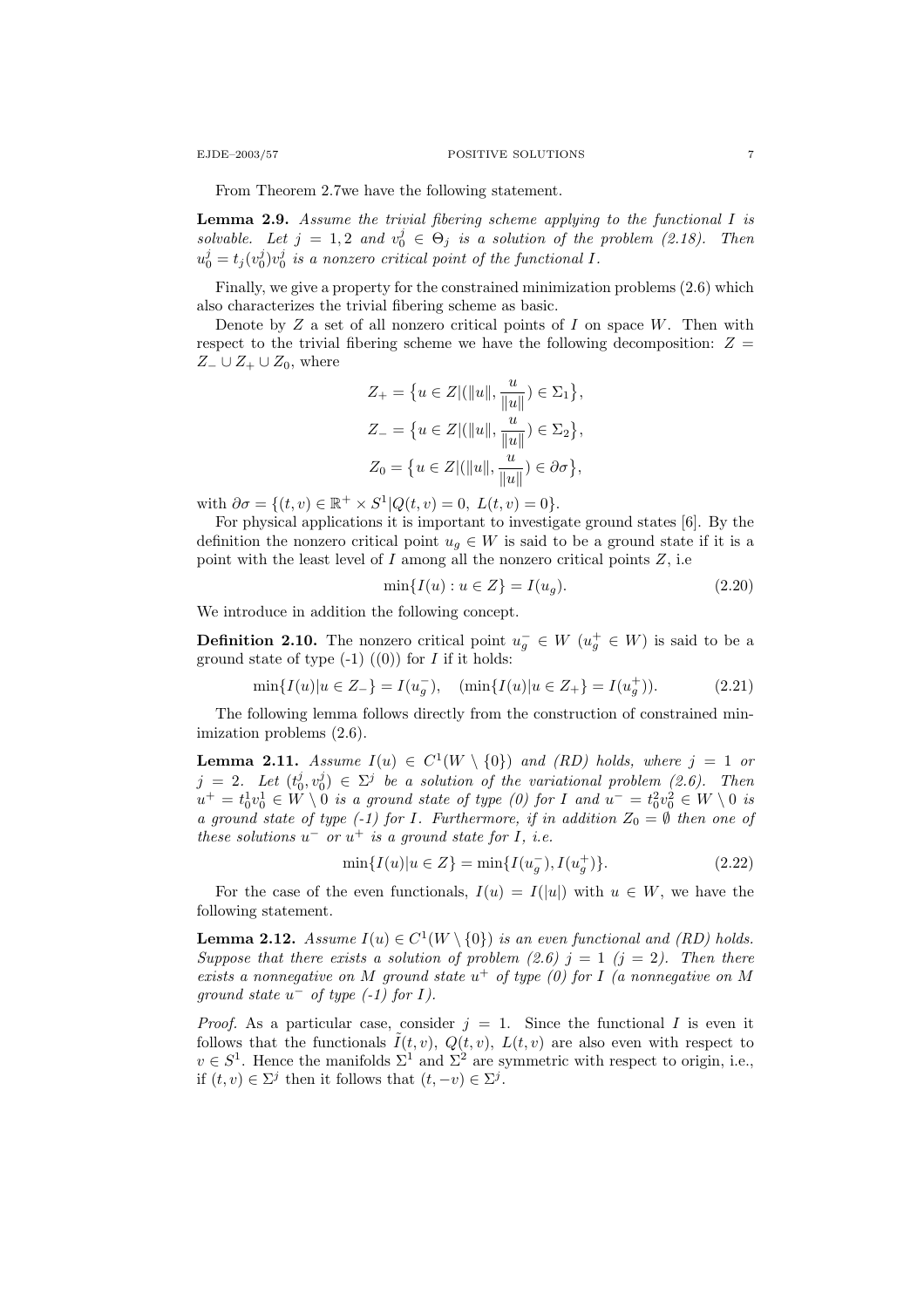Let us suppose that there exists a solution  $(t_0^1, v_0^1) \in \Sigma^1$  of problem  $(2.6), j = 1$ . Then it follows that  $(t_0^1, |v_0^1|) \in \Sigma^1$  where  $t_0^1 > 0$  is also a solution of the problem  $(2.6), j = 1$ . Now, taking into account Lemma 2.12 we complete the proof.

### 3. CONSTRAINED MINIMIZATION PROBLEMS ASSOCIATED WITH  $(1.1)$ – $(1.2)$ .

In this section, we use the trivial fibering scheme to introduce the constrained minimization problems for (1.1)-(1.2). Let  $(M, g)$  be a connected compact Riemannian manifold with boundary  $\partial M$  of dimension  $n \geq 2$ . Let  $g_{i,j}$  be the components of the given metric tensor  $g = (g_{ij})$  with inverse matrix  $(g^{i,j})$ , and let  $|g| = \det(g_{i,j})$ . If  $(x<sup>i</sup>)$  is a local system of coordinates, then we define the divergence operator div<sub>g</sub> on the  $C^1$  vector field  $X = (X^i)$  by

$$
\operatorname{div}_g X = \frac{1}{\sqrt{|g|}} \sum_i \frac{\partial}{\partial x_i} (\sqrt{|g|} X^i),
$$

and the p-Laplace–Beltrami operator by  $\Delta u = \text{div}_g(|\nabla u|^{p-2}\nabla u)$ . Here

$$
\nabla u = \sum_{i} g^{i,j} \frac{\partial u}{\partial x_i}
$$

denotes the gradient vector field of  $u$ . Let the Riemannian measure (induced by

the metric g) on M and  $\partial M$ , respectively, be denoted by  $d\mu_q$  and  $d\nu_q$ , respectively. We consider our problems in the framework of the Sobolev space  $W = W_p^1(M)$ equipped with the norm

$$
||u|| = \left(\int_{M} |u|^{p} d\mu_{g} + \int_{M} |\nabla u|^{p} d\mu_{g}\right)^{1/p}.
$$
 (3.1)

Let us introduce the following notation

$$
f(u) = \int_M k(x)|u|^p d\mu_g, \quad F(u) = \int_M K(x)|u|^\gamma d\mu_g,
$$
  

$$
b(u) = \int_{\partial M} d(x)|u|^p d\nu_g, \quad B(u) = \int_{\partial M} D(x)|u|^q d\nu_g,
$$
  

$$
H_\lambda(u) = \int_M |\nabla u|^p d\mu_g + b(u) - \lambda f(u).
$$
 (3.2)

We recall that there is a continuous embedding  $W_p^1(M) \subset L_{p^*}(M)$  and a continuous trace-embedding  $W_p^1(M) \subset L_{p^{**}}(\partial M)$ , respectively. Using the hypotheses  $(1.3), (1.4), (1.5)$  and these embedding results it is easy to check that all functionals in (3.2) are well-defined on the Sobolev space W and belong to the class  $C^1(W)$ . The Euler functional I on W which corresponds to problem  $(1.1)-(1.2)$  is defined by

$$
I_{\lambda}(u) = \frac{1}{p} H_{\lambda}(u) - \frac{1}{q} B(u) - \frac{1}{\gamma} F(u).
$$
 (3.3)

A function  $u_0 \in W$  is called the *weak solution* for problem  $(1.1)-(1.2)$  if the following identity

$$
\frac{\delta}{\delta u}I_{\lambda}(u_0)(\psi)=0
$$

holds for every function  $\psi \in C^{\infty}(\overline{M})$ . Hence the existence of weak solutions of problem (1.1)-(1.2) is equivalent to the existence of critical points for the Euler functional  $I_{\lambda}$  defined above.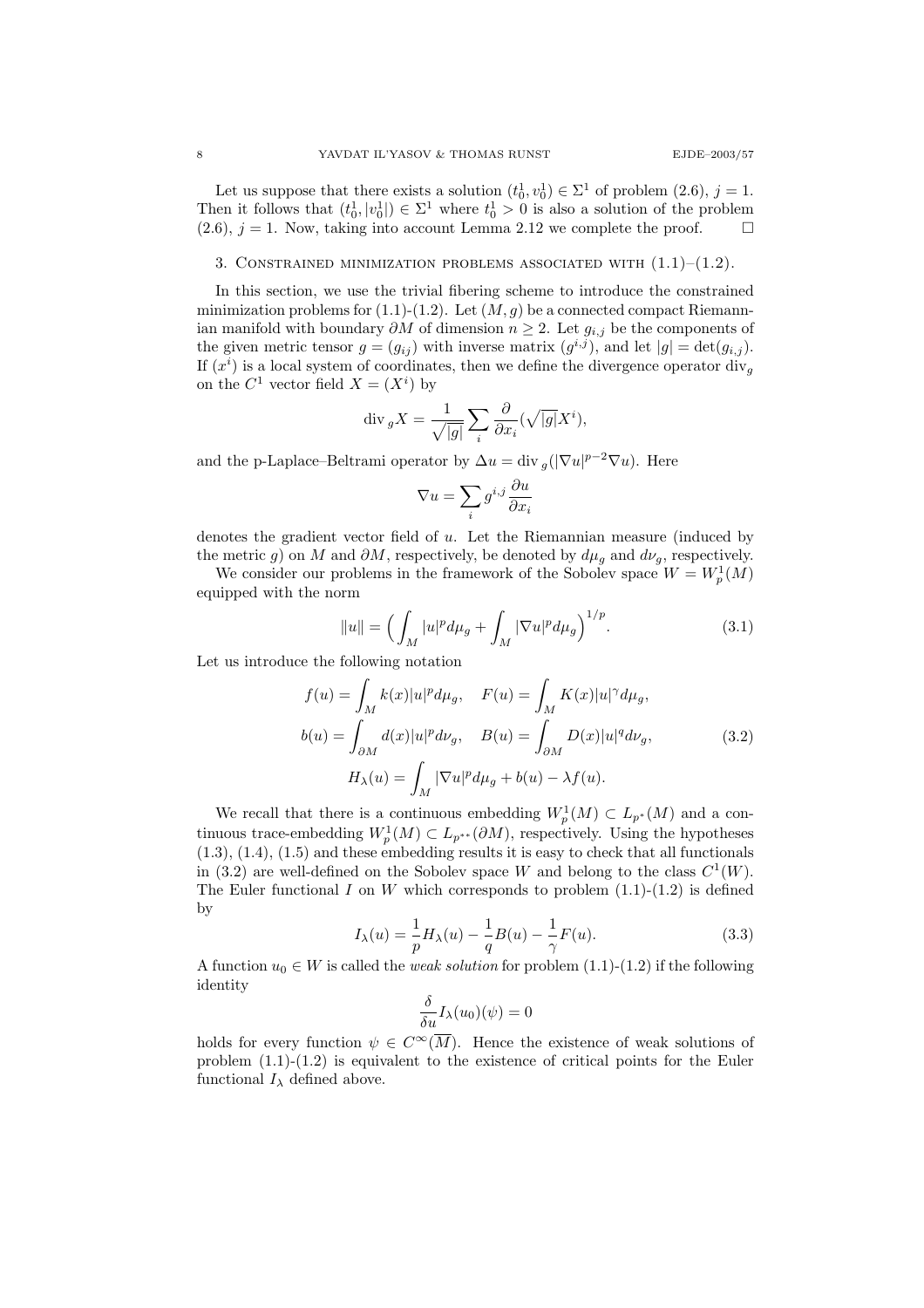Let us apply to functional (3.3) the trivial fibering scheme. It is easily verified that the norm (3.1) defines a  $C^1$ -functional  $u \to \|u\|$  on  $W \setminus \{0\}$ . Hence the sphere  $S^1 = \{v \in W | ||v|| = 1\}$  is a closed submanifold of class  $C^1$  in W and  $S^1 \times \mathbb{R}^+$  is  $C^1$ -diffeomorphic with  $W \setminus \{0\}.$ 

Following the trivial fibering scheme, we associate with the original functional  $I_{\lambda}$  a new fibering functional  $\tilde{I}_{\lambda}$  defined for  $(t, v) \in \mathbb{R}^+ \times S^1$  by

$$
\tilde{I}_{\lambda}(t,v) = I_{\lambda}(tv) = \frac{1}{p}t^{p}H_{\lambda}(v) - \frac{1}{q}t^{q}B(v) - \frac{1}{\gamma}t^{\gamma}F(v).
$$
\n(3.4)

For  $(t, v) \in \mathbb{R}^+ \times S^1$ , we define the functionals

$$
Q_{\lambda}(t,v) = \frac{\partial}{\partial t}\tilde{I}_{\lambda}(t,v) = t^{p-1}(H_{\lambda}(v) - t^{q-p}B(v) - t^{\gamma-p}F(v)),\tag{3.5}
$$

$$
L_{\lambda}(t,v) = \frac{\partial^2}{\partial t^2} \tilde{I}_{\lambda}(t,v) = t^{p-2}((p-1)H_{\lambda}(v) - (q-1)t^{q-p}B(v) - (\gamma-1)t^{\gamma-p}F(v)).
$$
\n(3.6)

Thus we can extract from  $\mathbb{R}^+ \times S^1$  the sets

$$
\Sigma_{\lambda}^{1} = \{ (t, v) \in \mathbb{R}^{+} \times S^{1} | Q_{\lambda}(t, v) = 0, L_{\lambda}(t, v) > 0 \},
$$
\n(3.7)

$$
\Sigma_{\lambda}^{2} = \{ (t, v) \in \mathbb{R}^{+} \times S^{1} | Q_{\lambda}(t, v) = 0, L_{\lambda}(t, v) < 0 \}.
$$
 (3.8)

Thus in accordance to the trivial fibering scheme we have the following variational problems

$$
\hat{I}^j_{\lambda} = \inf \{ \tilde{I}_{\lambda}(t, v) | (t, v) \in \Sigma^j_{\lambda} \}, \quad j = 1, 2,
$$
\n(3.9)

where

$$
\hat{I}_{\lambda}^{j} = +\infty, \quad \text{if } \Sigma_{\lambda}^{j} = \emptyset, \quad j = 1, 2. \tag{3.10}
$$

From (3.4) it follows that  $I_{\lambda}$  satisfies to condition (RD).

It is easy to verify that the equation  $Q_{\lambda}(t, v) = 0$  can have, in dependent of  $H_{\lambda}(v)$ ,  $B(v)$  and  $F(v)$ , at most two solutions on  $\mathbb{R}^+$ . The conditions  $L_{\lambda}(t, v) < 0$ and  $L_{\lambda}(t, v) > 0$  separate them: the equation  $Q_{\lambda}(t, v) = 0$  may have at most one solution  $t^1(v) \in \mathbb{R}^+$  such that  $Q_\lambda(t^1(v), v) = 0$ ,  $(t^1(v), v) \in \Sigma_\lambda^1$ , and at most one solution  $t^2(v) \in \mathbb{R}^+$  such that  $Q_\lambda(t^2(v), v) = 0$ ,  $(t^2(v), v) \in \Sigma_2$ , respectively. Moreover we have

$$
t^{j}(\cdot) \in C^{1}(\Theta_{\lambda}^{j}), \quad j = 1, 2
$$
 (3.11)

where  $\Theta_{\lambda}^{j} = pr_2(\Sigma_{\lambda}^{j}), j = 1, 2$  are submanifolds of class  $C^1$  in  $S^1$ .

Thus we have deal with the solvable trivial fibering scheme and we can define

$$
J^1_\lambda(v) = \tilde{I}_\lambda(t^1(v), v), \quad v \in \Theta^1_\lambda,\tag{3.12}
$$

$$
J_{\lambda}^{2}(v) = \tilde{I}_{\lambda}(t^{2}(v), v), \quad v \in \Theta_{\lambda}^{2}.
$$
\n(3.13)

Thus problem (3.9) is reduced to the following problem

$$
\hat{I}_{\lambda}^{j} = \min \{ J_{\lambda}^{j}(v) : v \in \Theta_{\lambda}^{j} \}, \quad j = 1, 2.
$$
 (3.14)

From Theorem 2.7 we have the following statement.

**Lemma 3.1.** Let  $j = 1, 2$ . Assume that  $v_0^j \in \Theta_\lambda^j$  is a solution of problem (3.14). Then  $u_0^j = t^j(v_0^j)v_0^j$  is a nonzero critical point of the functional  $I_\lambda$ .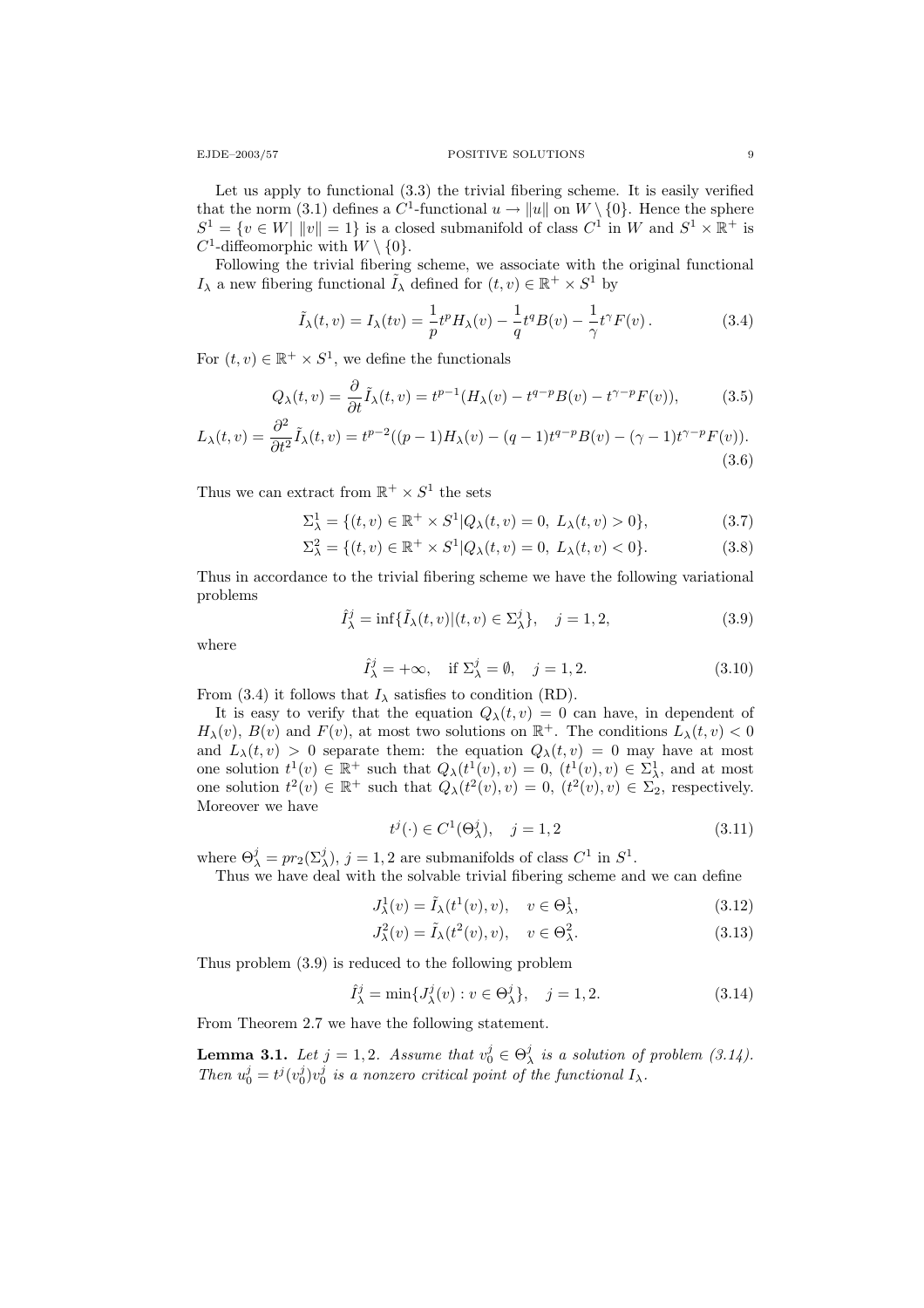**Remark 3.2.** In the case when  $p = 2$ ,  $\gamma = 2^*$ ,  $q = p^{**}$ ,  $n \ge 3$ , problems of type  $(1.1)-(1.2)$  have their root in Riemannian geometry. Let  $(M, g)$  be a Riemannian manifold of dimension  $n \geq 3$  with the boundary  $\partial M$ , the scalar curvature  $k(x)$  of M and the mean curvature  $d(x)$  of  $\partial M$ . Let K be a given function on M and D be a fixed function on  $\partial M$ . One may ask the question: Can we find a new metric  $\bar{g}$  on M such that K is the scalar curvature of  $\bar{g}$  on M, D is the mean curvature of  $\bar{g}$  on  $\partial M$  and  $\bar{g}$  is conformal to g (i.e., it holds  $\bar{g} = u^{4/(n-2)}g$  for some  $u > 0$  on  $M$ ? This is equivalent (see Escobar [9, 10], Taira [21]) to the problem of finding positive solutions u of (1.1)-(1.2) with critical exponents  $\gamma = 2^*$  and  $q = p^{**}$ , where  $k$  is the scalar. Thus, by the trivial fibering scheme we have also the variational statements (3.9) for this geometrical problem.

Remark 3.3. Observe, the variational definition (3.14) includes the formulations used by Escobar [9]-[11]. Indeed, let us consider the case  $D(x) = 0$ . This implies  $B(\cdot) \equiv 0$  in (2.2). It is easy to verify that  $L_{\lambda}(t(v), v) > 0$  and  $L_{\lambda}(t(v), v) < 0$ , respectively, holds, if  $sgn(F(v)) < 0$  and  $sgn(F(v)) > 0$ , respectively. Hence we have  $j = 1$  in the first case and  $j = 2$  in the other one.

## 4. Existence and multiplicity for subcritical cases

In this section, we prove the main results of the paper, i.e., we show the existence and the multiplicity of positive solutions of  $(1.1)-(1.2)$ . Define

$$
\lambda^*(K) = \inf \left\{ \frac{\int_M |\nabla u|^p d\mu_g + b(u)}{\int_M k(x)|u|^p d\mu_g} : F(u) \ge 0, \ u \in W \right\},\tag{4.1}
$$

$$
\lambda^*(D) = \inf \left\{ \frac{\int_M |\nabla u|^p d\mu_g + b(u)}{\int_M k(x)|u|^p d\mu_g} : B(u) \ge 0, u \in W \right\},\tag{4.2}
$$

where in case when the set  $\{u \in W_p^1(M) : F(u) \ge 0\}$   $(\{u \in W_p^1(M) : B(u) \ge 0\})$  is empty we put  $\lambda^*(K) = +\infty$   $(\lambda^*(D) = +\infty)$ . Remark that

$$
\lambda_1 = \inf \left\{ \frac{\int_M |\nabla u|^p d\mu_g + b(u)}{\int_M k(x)|u|^p d\mu_g} : u \in W^1_p(M) \right\}
$$
(4.3)

and  $\lambda_1$  is the simple first eigenvalue of the Neumann boundary problem

$$
-\Delta_p \phi_1 = \lambda_1 k(x) |\phi_1|^{p-2} \phi_1 \quad \text{in } M,
$$
  

$$
|\nabla \phi_1|^{p-2} \frac{\partial \phi_1}{\partial n} + d(x) |\phi_1|^{p-2} \phi_1 = 0 \quad \text{on } \partial M,
$$
 (4.4)

where  $\phi_1 > 0$  is a corresponding principal eigenfunction (see [23], [24]). Suppose that  $k(x) \geq 0$  on M,  $d(x) \geq 0$  on  $\partial M$  then it follows immediately from the definitions that  $0 \leq \lambda_1 \leq \lambda^*(K)$  and  $0 \leq \lambda_1 \leq \lambda^*(D)$ .

Lemma 4.1. Assume (1.5) holds and  $k(x) \geq 0$  on  $M$ ,  $d(x) \geq 0$  on  $\partial M$ .

- (1) If  $F(\phi_1) < 0$  and  $p < \gamma \leq p^*$ , then  $\lambda_1 < \lambda^*(K)$
- (2) If  $B(\phi_1) < 0$  and  $p < q \leq p^{**}$ , then  $\lambda_1 < \lambda^*(D)$ .

Proof. First assertion: For our purpose it is important to prove separately some parts of the lemma in the following two cases: in subcritical cases of exponents and in critical cases of exponents, respectively.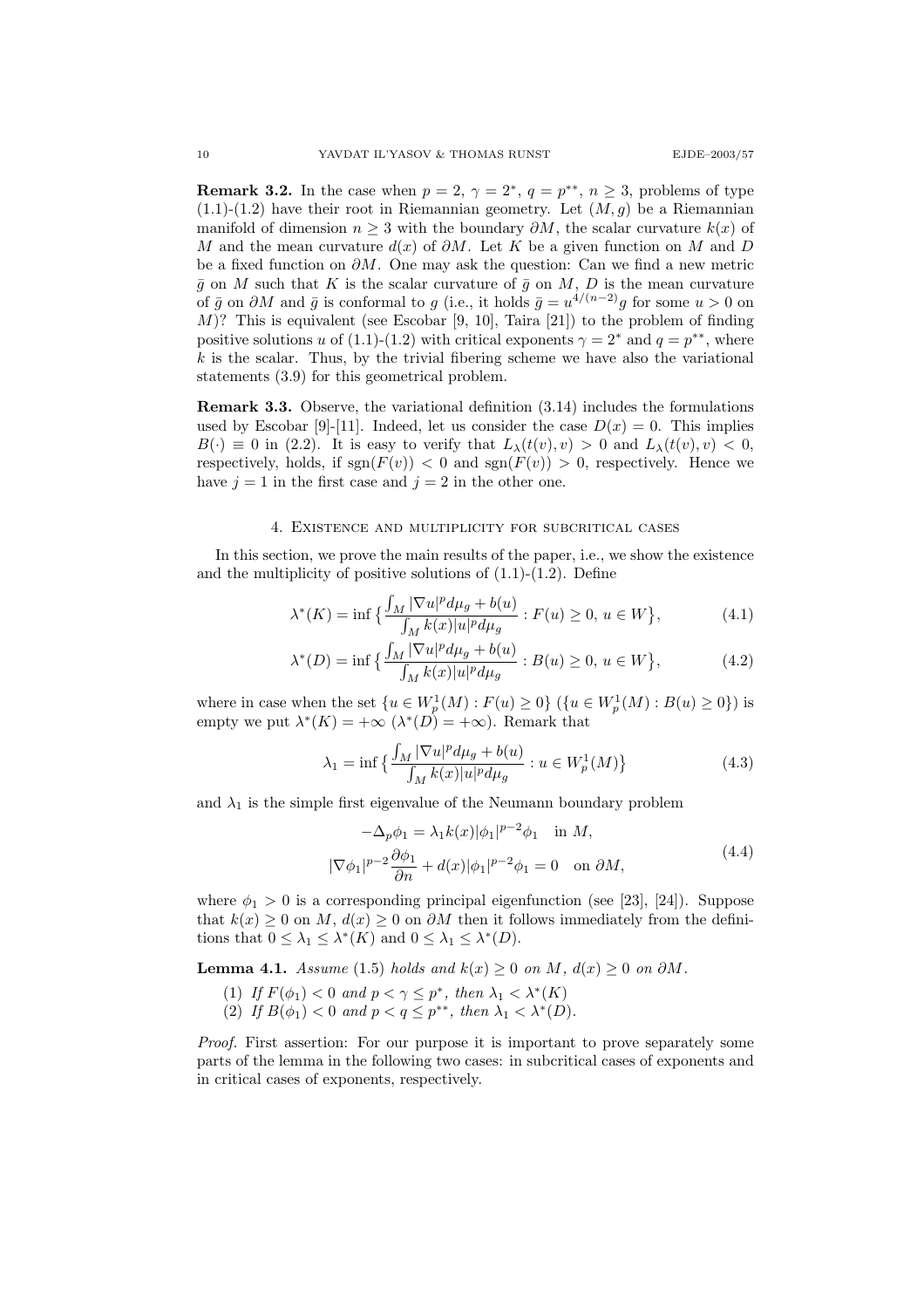Let us suppose that  $F(\phi_1) < 0$ . Assume to the contrary that  $\lambda_1 = \lambda^*(K)$ . Hence there exists a minimizing sequence  $\{w_m\}$  for the problem (4.2) such that

$$
E(w_m) = \frac{\int_M |\nabla w_m|^p d\mu_g + b(u)}{\int_M k(x)|w_m|^p d\mu_g} \to \lambda_1 = \lambda^*(K) \quad \text{as } m \to \infty,
$$

where  $F(w_m) \geq 0$ ,  $m = 1, 2, \ldots$ , see (4.1). The functional  $E(\cdot)$  is 0-homogeneous. Therefore we may assume without loss of generality that the sequence  $\{w_m\}$  is bounded and that  $w_m \to w$  weakly converges for some  $w \in W$ .

Since E is lower semi-continuous with respect to W we get  $E(w) \leq \lambda_1$ . But  $\lambda_1$ is a minimum of E (see (4.3)) and therefore we get  $E(w) = \lambda_1$ .

Let us consider the subcritical cases; i.e., we assume that  $p < \gamma < p^*$  holds. Then since W is compactly embedded in  $L_s(M)$  for  $p \leq s < p^*$  we may assume that  $F(w_m) \to F(w)$  as  $m \to \infty$ . Hence  $F(w) \geq 0$ . Note that the eigenvalue  $\lambda_1$  is simple. Hence it follows that  $w = r\phi_1$  for some constant  $r > 0$ . This implies that we have  $F(r\phi_1) \geq 0$ , a contradiction to our assumption  $F(r\phi_1) = r^{\gamma} F(\phi_1) < 0$ .

Now let us consider also the critical case of the exponent. As it has been shown above it suffices to prove that  $F(w) \geq 0$ . Let us show that  $w_m \to w$  strongly in W. Indeed, as it has been shown above we have  $E(w) = \lambda_1$ . This implies that

$$
\int_M |\nabla w_m|^p d\mu_g \to \int_M |\nabla w|^p d\mu_g.
$$

Now taking into account that  $w_m \to w$  weakly in W we get  $w_m \to w$  strongly in W. Thus we have  $F(w) \geq 0$ . Consequently, we have shown that  $F(\phi_1) < 0$  implies  $\lambda_1 < \lambda^*(K)$ .  $(K).$ 

Remark 4.2. The main difficulty in investigation of the solvability problem for the elliptic equations with critical exponents of nonlinearities is a "lack of compactness" (cf. [3], [20]). From the point of view of the overcoming this difficulty Lemma 4.1 plays the main role in our approach. Generally speaking, in our approach we reduce the problem of the lack of compactness mainly to the investigations at a bifurcation point  $\lambda_1$ .

**Remark 4.3.** Recall, if the set  $\{u \in W : F(u) \geq 0\} = \emptyset$   $(\{u \in W : B(u) \geq 0\} = \emptyset)$ then  $\lambda^*(K) = +\infty$   $(\lambda^*(D) = +\infty)$ . Thus in this case Lemma 4.1 is trivial. Note that if the conditions  $\{u \in W : F(u) \geq 0\} = \emptyset$  and  $\{u \in W : B(u) \geq 0\} = \emptyset$ are satisfied then for  $\lambda > 0$  problem (1.1)-(1.2) become coercive. Observe also the conditions  $\{u \in W : F(u) \geq 0\} = \emptyset$  and  $\{u \in W : B(u) \geq 0\} = \emptyset$  mean that  $K(x) < 0$  on M and  $D(x) < 0$  on M, respectively.

**Proposition 4.4.** Let (1.5) and  $k(x) \geq 0$  on M,  $d(x) \geq 0$  on  $\partial M$  be satisfied. Then the following two statements hold

- (1) If  $\lambda < \lambda^*(K)$  ( $\lambda < \lambda^*(D)$ ) and  $F(u) \geq 0$  ( $B(u) \geq 0$ ) for some  $u \in W$ , then  $H_{\lambda}(u) > 0$ .
- (2) If  $\lambda < \lambda^*(K)$  ( $\lambda < \lambda^*(D)$ ) and  $H_{\lambda}(u) \leq 0$  for some  $u \in W$ , then  $F(u) < 0$  $(B(u) < 0).$

The assertions in the above proposition follow immediately from the definitions, see  $(4.1)$ ,  $(4.2)$ ,  $(4.3)$ .

Let us formulate our main theorem on the existence of positive solutions for the family of problems  $(1.1)-(1.2)$  in the subcritical cases.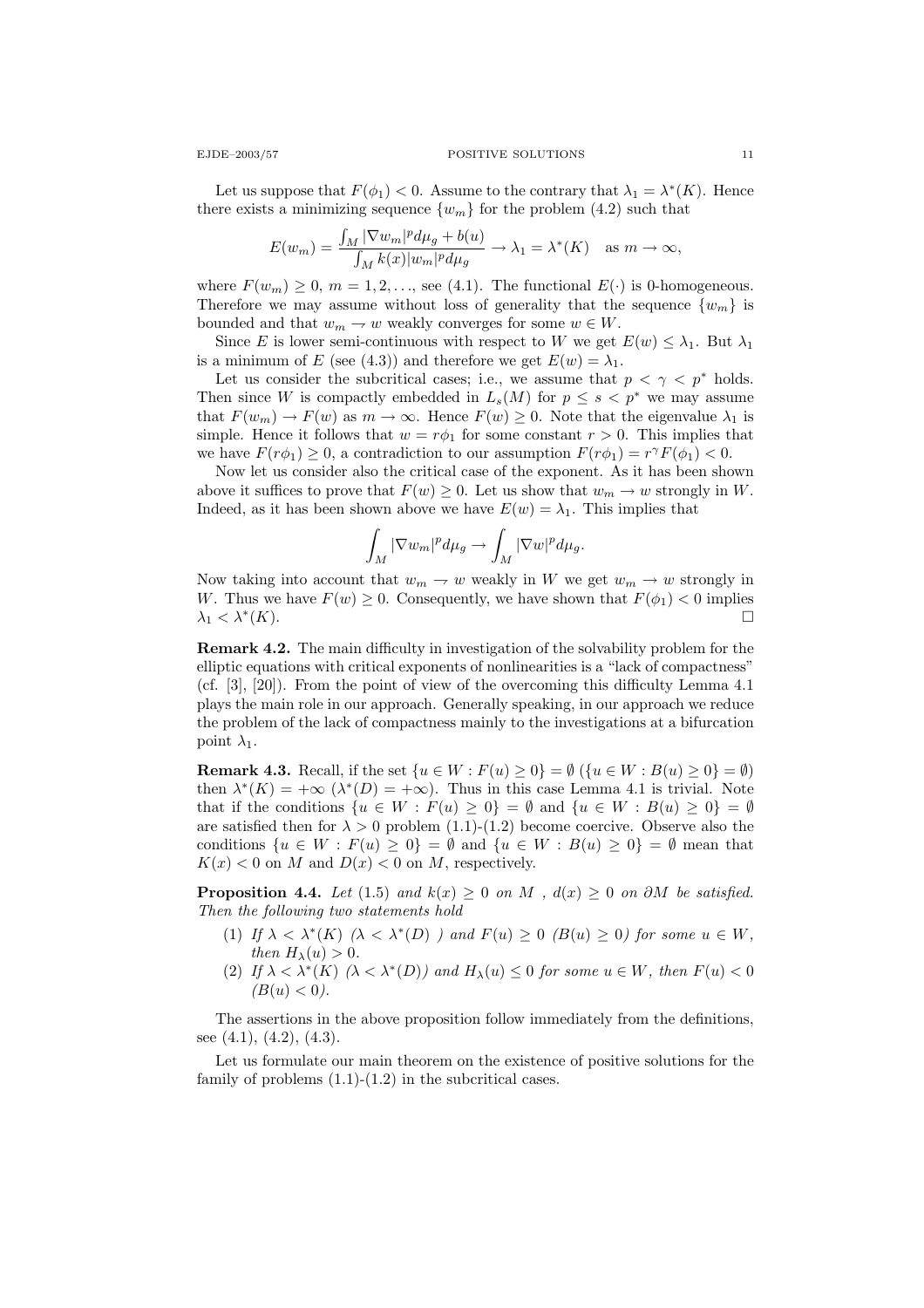**Theorem 4.5.** Suppose that (1.5) and  $k(x) \ge 0$  on M,  $d(x) \ge 0$  on  $\partial M$ ,  $p < q <$  $p^{**}$ ,  $p < \gamma < p^*$  and  $q < \gamma$  are satisfied.

- (1) Assume  $F(\phi_1) < 0$  and  $B(\phi_1) < 0$ . Then for every  $\lambda \in (\lambda_1, min{\lambda^*(K)},$  $\lambda_*(D)$ } there exists a weak positive solution  $u_1$  of (1.1)-(1.2) such that  $u_1 >$ 0 on M and  $u_1 \in W_p^1(M)$ . Furthermore, it holds  $I_\lambda(u_1) < 0$  and  $u^1$  is a ground state of type  $(0)$  for  $I_{\lambda}$ .
- (2) Suppose that the set  $\{x \in M : K(x) > 0\}$  is not empty and  $D(x) \leq 0$  on  $\partial M$ . Assume  $F(\phi_1) < 0$  holds. Then for every  $\lambda < \lambda^*(K)$  there exists a weak positive solution  $u_2$  of (1.1)- (1.2) such that  $u_2 > 0$  on M and  $u_2 \in W^1_p(M)$ . Furthermore, we have  $I_\lambda(u_2) > 0$  and  $u^2$  is a ground state of type  $(-1)$  for  $I_{\lambda}$ .

For the proof of this theorem, we use the following lemma.

**Lemma 4.6.** Let  $k(x) \ge 0$  on M,  $d(x) \ge 0$  on  $\partial M$ ,  $p < q \le p^{**}$ ,  $p < \gamma \le p^{*}$  and  $q < \gamma$ .

(1) Assume  $F(\phi_1) < 0$  holds. Then for every  $\lambda \in (\lambda_1, \lambda^*(K))$ 

$$
\Theta_{1,\lambda}^o := \{ w \in W : H_\lambda(w) < 0 \} \subseteq \Theta_{1,\lambda} \tag{4.5}
$$

and the set  $\Theta_{1,\lambda}^o$  is not empty.

(2) Suppose that the set  $\{x \in M : K(x) > 0\}$  is not empty and  $D(x) \leq 0$  on  $\partial M$ . Then the set  $\Theta_{2,\lambda}$  is not empty and

$$
\Theta_{2,\lambda} = \{ w \in W : F(w) > 0 \}
$$
\n(4.6)

for every  $\lambda < \lambda^*(K)$ .

*Proof.* First assertion. Note that by Proposition 4.1.  $\lambda_1 < \min\{\lambda^*(K), \lambda^*(D)\}\)$ . At first we show (4.5). Let  $\lambda \in (\lambda_1, \min{\{\lambda^*(K), \lambda^*(D)\}})$ . We suppose that  $w \in \Theta_{1,\lambda}^o$ , i.e.,  $H_{\lambda}(w) < 0$  holds. Then by Proposition 4.4 we have that  $F(w) < 0$  and  $B(w) < 0$ . These facts and (3.5) imply the existence of a number  $t^1(w) > 0$  such that  $Q(t^1(w), w) = 0$  and  $L(t^1(w), w) > 0$  hold. Thus  $w \in \Theta_{1,\lambda}$  and (4.5) is proved. Let us consider the first eigenvalue  $\phi_1 \in S^1$  of problem (4.4). Then for any  $\lambda > 0$ we have  $H_\lambda(\phi_1) < 0$ . Thus  $\phi_1 \in \Theta_{1,\lambda}^o$ , and therefore the set  $\Theta_{1,\lambda}^o$  is not empty for  $\lambda \in (\lambda_1, \lambda^*(K))$ . The first assertion is proved.

We show the second part. Assume that the set  $\{x \in M : K(x) > 0\}$  is not empty. Then there exists a function  $v_0 \in W$  such that  $F(v_0) > 0$ . Applying Proposition 4.4 we deduce that  $H_{\lambda}(v_0) > 0$  holds for any  $\lambda < \lambda^*(K)$ . Recall that we have  $p < q < \gamma$ . Hence we obtain from (3.5) the existence of a number  $t^2(v) > 0$  such that  $Q(t^2(v), v) = 0$  and  $L(t^2(v), v) < 0$ . This implies  $v \in \Theta_{2,\lambda}$ . Thus the set  $\Theta_{2,\lambda}$ is not empty and

$$
\{w \in W : F(w) > 0\} \subseteq \Theta_{2,\lambda}.\tag{4.7}
$$

Suppose  $F(w) \leq 0$  for some  $w \in W$ . By assumption we have  $B(w) \leq 0$ . Hence the equation  $Q(t, w) = 0$  may have a solution  $t^2(w)$  only in the case when  $H_{\lambda}(w) < 0$  is satisfied. However, in this case, we have  $L(t^2(w), w) > 0$  by (3.6). This fact yields  $w \notin \Theta_{2,\lambda}$  and therefore  $\{w \in W : F(w) \leq 0\} \cap \Theta_{2,\lambda} = \emptyset$ . Using this and (4.7) we deduce  $(4.6)$ . The proof is complete.

For the proof of theorem 4.5, we restrict the functional  $J^1_\lambda$  on the set  $\Theta_{1,\lambda}^o$ . Therefore, instead of the minimization problem  $(2.6)$  for  $j = 1$ , we consider

$$
\hat{I}_{\lambda}^{1,o} = \min\{J_{\lambda}^1(v) : v \in \Theta_{1,\lambda}^o\}.
$$
\n(4.8)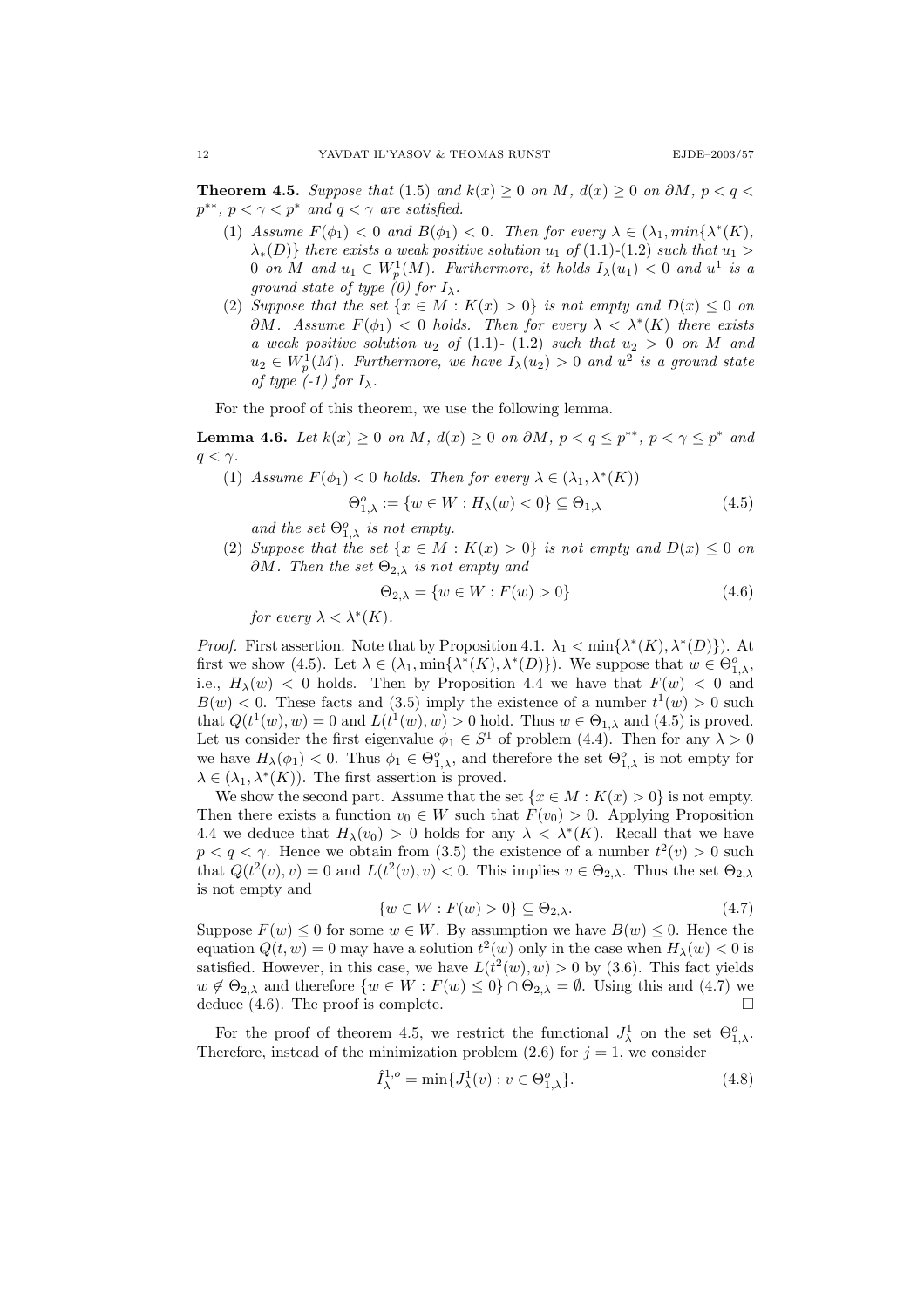To prove the existence of the solution  $u_1$  and  $u_2$  in W we apply Lemma 2.9. Therefore, we show that the variational problem (4.8) has a solution  $v_1 \in W$  and (3.14) with  $j = 2$  has a solution  $v_2 \in W$ .

Note that Lemma 4.6 implies also

$$
J_{\lambda}^{1,o}(v) < 0, \quad \text{if } v \in \Theta_{1,\lambda}^o,\tag{4.9}
$$

$$
J_{\lambda}^{2}(v) > 0, \quad \text{if } v \in \Theta_{2,\lambda}.\tag{4.10}
$$

Now we prove a mapping property of the functionals  $J^j_\lambda$ ,  $j = 1, 2$ .

**Lemma 4.7.** Let  $k(x) \ge 0$  on M,  $d(x) \ge 0$  on  $\partial M$ ,  $p < q < p^{**}$ ,  $p < \gamma < p^{*}$  and  $q < \gamma$ .

- (1) Assume that  $F(\phi_1) < 0$ ,  $B(\phi_1) < 0$ . Let  $\lambda \in (\lambda_1, \min{\{\lambda^*(K), \lambda^*(D)\}})$ . Then the functional  $J^1_\lambda(\cdot)$  defined on  $\Theta_{1,\lambda}^o$  is bounded below, i.e.,  $-\infty$  <  $\inf_{\Theta_{1,\lambda}^o} J^1_\lambda(w)$ .
- (2) Suppose that the set  $\{x \in M : K(x) > 0\}$  is not empty and  $D(x) \leq 0$  on  $\partial M$ . Let  $\lambda < \lambda^*(K)$ . Then the functional  $J^2_{\lambda}(\cdot)$  defined on  $\Theta_{2,\lambda}$  is bounded below, i.e.,  $-\infty < \inf_{\Theta_{2,\lambda}} J^2_{\lambda}(w)$ .

*Proof.* For the first assertions, observe that  $\sup_{\Theta_{1,\lambda}^o} |J_\lambda^1(w)| = \infty$  if and only if there exists a sequence  $v_m \in \Theta_{1,\lambda}^o$ ,  $m = 1, 2, \ldots$ , such that  $t^1(v_m) \to \infty$  as  $m \to \infty$ . By Proposition 4.4, if  $H_\lambda(v) \leq 0$  and  $\lambda \in (\lambda_1, \min{\{\lambda^*(K), \lambda^*(D)\}})$  then we have  $F(v) < 0$  and  $B(v) < 0$ . Hence and since  $H_{\lambda}(w)$  is bounded on  $\Theta_{1,\lambda}^o \subset S^1$  we deduce from the equation  $Q_{\lambda}(t^1(v), v) = 0$  (cf. (3.5)) that is impossible if  $t^1(v) \to \infty$ .

To prove the second assertion, observe that from equation  $Q_{\lambda}(t^2(v), v) = 0$  it follows

$$
\tilde{I}_{\lambda}(t^2(v), v) = (t^2(v))^p [(\frac{1}{p} - \frac{1}{\gamma}) H_{\lambda}(v) - (\frac{1}{q} - \frac{1}{\gamma})(t^2(v))^{q-p} B(v)].
$$
\n(4.11)

From Proposition 4.4 it follows that if  $v \in \Theta_{2,\lambda}$  and  $\lambda < \lambda^*(K)$  then  $H_{\lambda}(v) >$ 0 holds. Hence and since by assumption  $B(v) \leq 0$  we deduce from (4.11) that  $J^2_{\lambda}(v) = \tilde{I}_{\lambda}(t^2(v), v) > 0$  for  $v \in \Theta_{2,\lambda}$  and therefore the assertion 2) holds.  $\square$ 

**Lemma 4.8.** Let  $k(x) \geq 0$  on M,  $d(x) \geq 0$  on  $\partial M$ ,  $p < q < p^{**}$ ,  $p < \gamma < p^*$  and  $q < \gamma$ .

- (1) Assume that  $F(\phi_1) < 0$ ,  $B(\phi_1) < 0$ . Let  $\lambda \in (\lambda_1, \min{\{\lambda^*(K), \lambda^*(D)\}})$ . Then the functional  $J^1_\lambda(\cdot)$  defined on  $\Theta^o_{1,\lambda}$  is weakly lower semi-continuous with respect to W.
- (2) Suppose that the set  $\{x \in M : K(x) > 0\}$  is not empty and  $D(x) \leq 0$  on  $\partial M$ . Let  $\lambda < \lambda^*(K)$ . Then the functional  $J^2_{\lambda}(\cdot)$  defined on  $\Theta_{2,\lambda}$  is weakly lower semi-continuous with respect to W.

*Proof.* Let  $j = 1$  or  $j = 2$  be fixed. We assume that  $v_m \to v$  weakly with respect to W for some  $v \in \Theta_j$ . Recall that  $\Theta_j \subset S^1$  and therefore  $\{v_m\}$  is bounded in W. Thus we may assume that

$$
B(v_m) \to B(v), \ F(v_m) \to F(v) \quad \text{as } m \to +\infty,
$$
\n(4.12)

and

$$
H_{\lambda}(v_m) \to \bar{H} \text{ as } m \to +\infty,
$$
\n(4.13)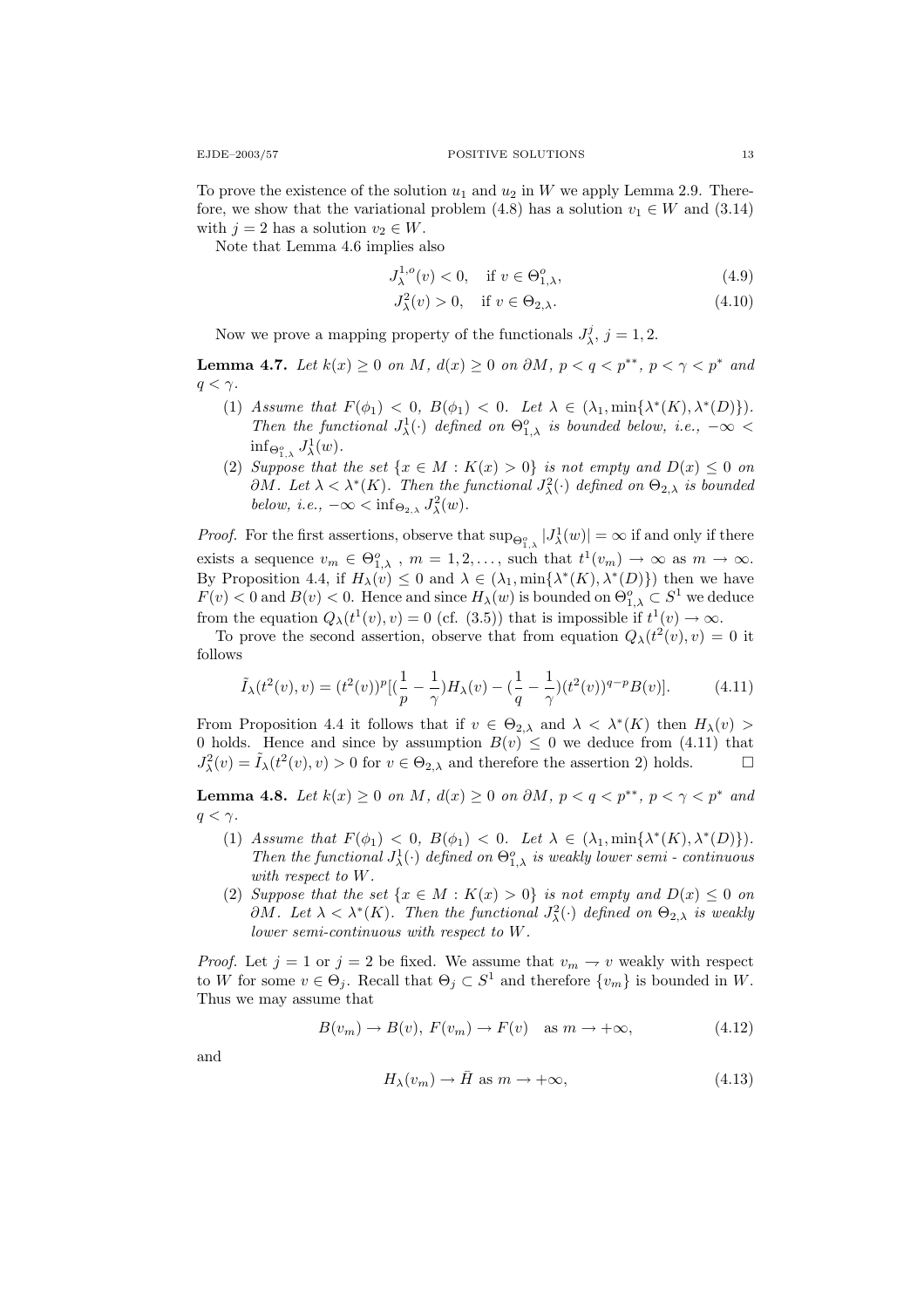where H is finite. Since  $H_{\lambda}(\cdot)$  is weakly lower semi-continuous with respect to W we get

$$
H_{\lambda}(v) \leq \bar{H}.\tag{4.14}
$$

From (4.12), (4.13) it follows  $\{t^j(v_m)\}\$ is a convergent sequence. Furthermore it holds  $t^j(v_m) \to \overline{t} < +\infty$  as  $m \to +\infty$ . Indeed, in both cases of assertions 1), 2) we have  $F(v) \neq 0$  and  $B(v) \neq \infty$ ,  $|\bar{H}| \neq \infty$  for  $v \in \Theta_j$ ,  $j = 1, 2$ , respectively. Hence and from (3.5) it follows that the contrary supposing  $t^j(v_m) \to \bar{t} = +\infty$  as  $m \to +\infty$  is impossible. Thus  $t^j(v_m) \to \bar{t} < +\infty$  as  $m \to +\infty$ . Now we define

$$
\bar{I}(t) = \frac{1}{p}t^p \bar{H} - \frac{1}{q}t^q B(v) - \frac{1}{\gamma}t^{\gamma} F(v)
$$
  

$$
J_{\lambda}^j(v_m) \to \bar{I}(\bar{t}) \text{ as } m \to +\infty.
$$
 (4.15)

for  $t \in \mathbb{R}^+$ . Then

Let us prove the assertion 1). It follows from (4.14) that  $\bar{I}(\bar{t}) \geq \tilde{I}_{\lambda}(\bar{t}, v)$ . It is easy to see that  $t^1(v)$  is the minimization point of the function  $\tilde{I}_{\lambda}(t, v)$  on  $\mathbb{R}^+$ . Therefore we have  $I_{\lambda}(\bar{t}, v) \geq I_{\lambda}(t_1(v), v)$  and, consequently,

$$
\lim_{m \to \infty} J^1_{\lambda}(v_m) = \overline{I}(\overline{t}) \ge J^1_{\lambda}(v).
$$

Hence  $J^1_\lambda(v)$  is weakly lower semi-continuous on  $\Theta_{1,\lambda}^o$  with respect to W.

Now we prove the second assertion. Let us define

$$
\bar{Q}(t) = \frac{1}{t^{p-1}} \frac{\partial}{\partial t} \bar{I}(t), \quad \bar{L}(t) = \frac{1}{t^{p-2}} \frac{\partial^2}{\partial t^2} \bar{I}(t)
$$

for all  $t \in \mathbb{R}^+$ . Then it follows from  $(4.12)$ ,  $(4.13)$ ,  $(3.5)$  and  $(3.6)$  that

$$
\bar{Q}(\bar{t}) = \bar{H} - \bar{t}^{q-p} B(v) - \bar{t}^{\gamma-p} F(v) = 0,
$$
\n(4.16)  
\n
$$
\bar{L}(\bar{t}) = (p-1)\bar{H} - (q-1)\bar{t}^{q-p} B(v) - (\gamma - 1)\bar{t}^{\gamma-p} F(v) \le 0.
$$
\n(4.17)

Assume that we have equality in  $(4.17)$ . Then by  $(4.16)$  and  $(4.17)$  we get

$$
(\gamma - p)\bar{H} - (\gamma - q)\bar{t}^{q-p}B(v) = 0.
$$

Recall that  $B(v) \leq 0$  and  $p < q < \gamma$  hold. Therefore,  $\overline{H} \geq 0$  is only possible in the case when  $H = 0$ . Then we deduce from (4.14) that  $H_{\lambda}(v) \leq 0$ . By (4.6) we have  $F(v) > 0$  for  $v \in \Theta_{\lambda}^2$ . Hence, since  $\lambda < \lambda^*(K)$  we obtain by Proposition 4.4 a contradiction. Thus we have in (4.17) a strong inequality. This implies that the function  $\bar{I}(t)$  defined on  $\mathbb{R}^+$  attains a maximum at the point  $\bar{t}$ . Using (4.14) we infer that

$$
\lim_{m \to \infty} J_{\lambda}^2(v_m) = \overline{I}(\overline{t}) \ge \overline{I}(t^2(v)) \ge \widetilde{I}_{\lambda}(t^2(v), v) = J_{\lambda}^2(v),
$$

i.e., the second case is proved.

Now we complete the proof of our main theorem. We start with the first part of Theorem 4.5. Therefore we suppose that all corresponding assumptions are satisfied. We consider the minimization problem (4.8). Let  $\{v_m\}$  be a minimizing sequence for this problem, i.e., we have  $v_m \in \Theta_1^o$  and  $J^1_\lambda(v_m) \to \hat{I}^{1,o}_\lambda$ . Recall that

$$
||v_m|| = 1 \quad \text{for } m = 1, 2, \dots \tag{4.18}
$$

Thus  $v_m$  is bounded in W. Hence since W is reflexive, we may assume  $v_m \to v^1$ weakly for some  $v^1 \in W$ . Let us suppose, for the moment, that

$$
v^1 \in \Theta_1^o. \tag{4.19}
$$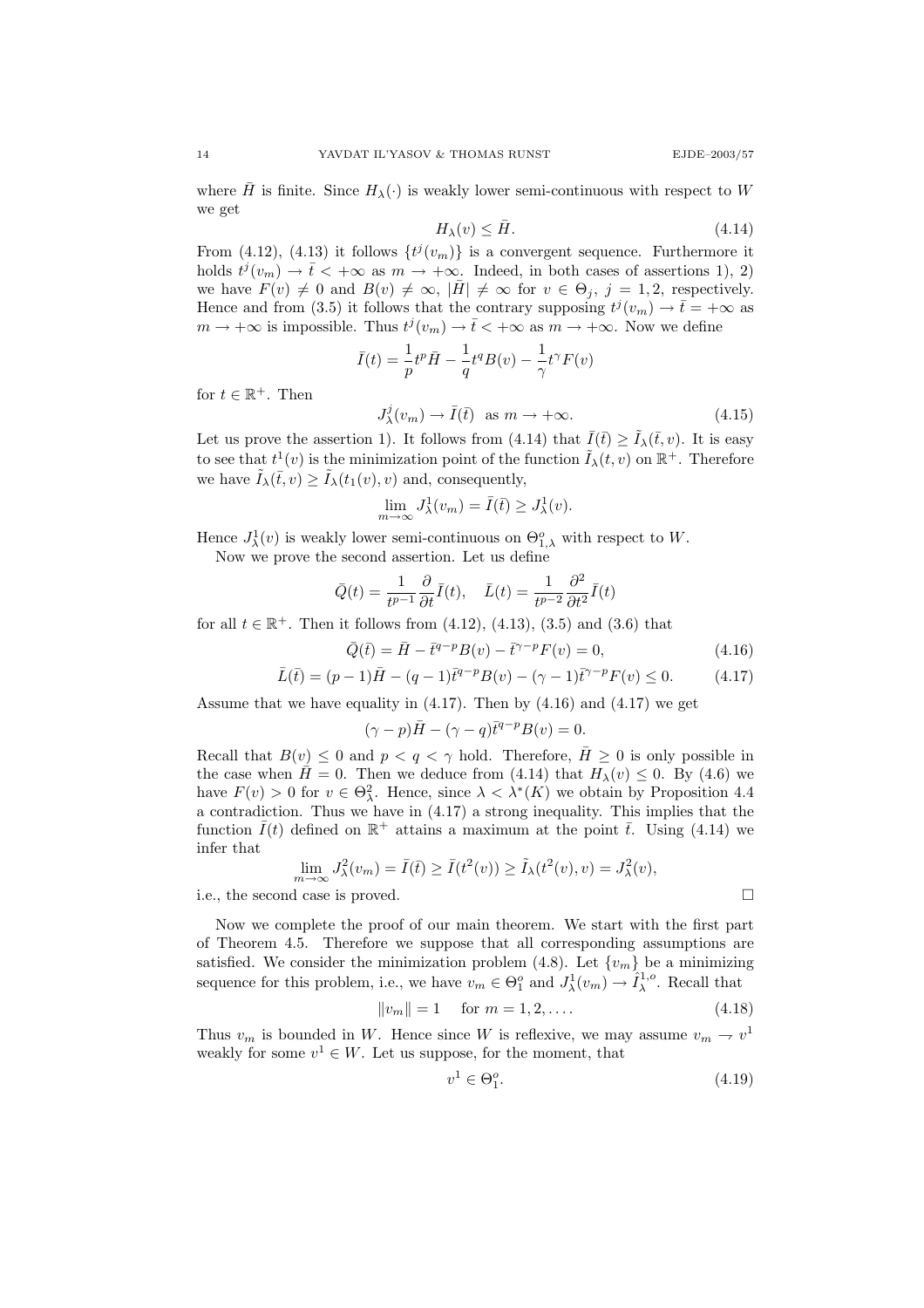Then the blondeness and weakly lower semi-continuity of  $J^1_\lambda$  shows that

$$
-\infty < J^1_\lambda(v^1) \leq \hat{I}^1_\lambda.
$$

Thus  $v^1$  is solution of the problem  $(2.6)$ .

Now we prove (4.19). First of all we observe from (4.18) that  $v^1 \neq 0$ . Indeed, assume to the contrary that  $v^1 = 0$ . Since  $W_p^1(M)$  is compactly embedded in the space  $L_p(M)$  and also compactly trace - embedded in the space  $L_p(\partial M)$ , we may assume  $b(v_m) \to 0$  and  $f(v_m) \to 0$  as  $m \to \infty$ . These and (4.18) imply  $H_{\lambda}(v_m) > 0$ for m large enough. Therefore we get a contradiction to the fact that  $H_{\lambda}(v_m) < 0$ for  $v_m \in \Theta_1^o$ .

Now we show  $v^1 \notin \partial \Theta_1^o$ . It is sufficient to prove that the following strong inequality

$$
H_{\lambda}(v^1) < 0 \tag{4.20}
$$

holds. Using the weakly lower semi-continuity of  $H<sub>\lambda</sub>$  it follows from the definition of  $v^1$  that  $H_\lambda(v^1) \leq 0$ . Assume to the contrary that  $H_\lambda(v^1) = 0$ . Since  $\lambda$  <  $\min\{\lambda^*(K), \lambda^*(D)\}\$ we conclude by Proposition 4.4, ii) that  $F(v^1) < 0$ ,  $B(v^1) < 0$ . This fact, the continuity of F on  $L_{\gamma}(M)$  and B on  $L_q(\partial M)$  imply that  $t^1(v_m) \to 0$ as  $m \to \infty$ . Applying now (3.4) we obtain that  $\bar{I}_{\lambda}(t^1(v_m), v_m) \to 0$  as  $m \to \infty$ . On the other hand it is easy to see that  $J^1_\lambda(v) < 0$  for all  $v \in \Theta_{1,\lambda}^o$ . Therefore we have a contradiction to the assumption that  ${v_m}$  is minimizing sequence. Thus we have proved  $(4.20)$ . Hence  $(4.19)$  is true.

Now we prove the second statement of Theorem 4.5. Suppose that the corresponding assumptions of Theorem 4.5 hold. We consider the minimization problem (2.6) with  $j = 2$ . Let  $\{v_m\}$  be a minimizing sequence for this problem, i.e., we have  $v_m \in \Theta_2$  and  $J^2_{\lambda}(v_m) \to \hat{I}^2_{\lambda}$ . As above in the proof of the first part of Theorem 4.5 it can be shown that  $v_m \to v^2$  weakly with some  $v^2 \in W$ . Therefore, the proof is finished if

$$
v^2 \in \Theta_2. \tag{4.21}
$$

By the second part of Lemma 4.6 it is sufficient to show that the strong inequality

$$
F(v^2) > 0 \tag{4.22}
$$

holds. Assume to the contrary that  $F(v^2) = 0$ . Since  $\lambda < \lambda^*(K)$  we conclude by Proposition 4.4, i) that  $H_{\lambda}(v^2) > 0$ . Hence using the continuity of F on  $L_{\gamma}(M)$ , supposing  $B(v_m) \leq 0$  we derive that  $t^2(v_m) \to \infty$  as  $m \to \infty$ . Observe that by  $(3.8), (3.4), (3.5)$  we have

$$
\tilde{I}_{\lambda}(t^2(v_m)v_m) = (t^2(v_m))^p[(\frac{1}{p} - \frac{1}{\gamma})H_{\lambda}(v_m) - (\frac{1}{q} - \frac{1}{\gamma})(t^2(v_m))^{q-p}B(v_m)].
$$

This fact, the lower semi-continuity of  $H_{\lambda}$  and since  $B(v_m) \leq 0, m = 1, 2, \ldots$ , imply that  $\tilde{I}_{\lambda}(t^2(v_m), v_m) \to \infty$  as  $m \to \infty$ . Therefore we get a contradiction to the assumption that  $\{v_m\}$  is minimizing sequence. Thus (4.21) is proved.

By Lemma 3.1 the functions  $u_j = t^j(v^j)v^j$ ,  $j = 1, 2$ , are weak solutions of (1.1) and (1.2). It follows from Lemma 2.12, since the functional  $I_{\lambda}$  is even, that  $u_j \geq 0$  in M. By the maximum principle [23], since  $u_j \neq 0$ , we see that  $u_j > 0$  in M. Finally, it follows from (4.9) and (4.10), respectively, that  $I_{\lambda}(u_1) > 0$  and  $I_{\lambda}(u_2) < 0$ . By Lemma 2.11 we have that  $u_2$  is a ground state of type  $(-1)$  and  $u_1$  is a ground state of type (0) for  $I_{\lambda}$ . The proof of Theorem 4.5 is finished.

Next, we prove a lemma on the existence of ground states.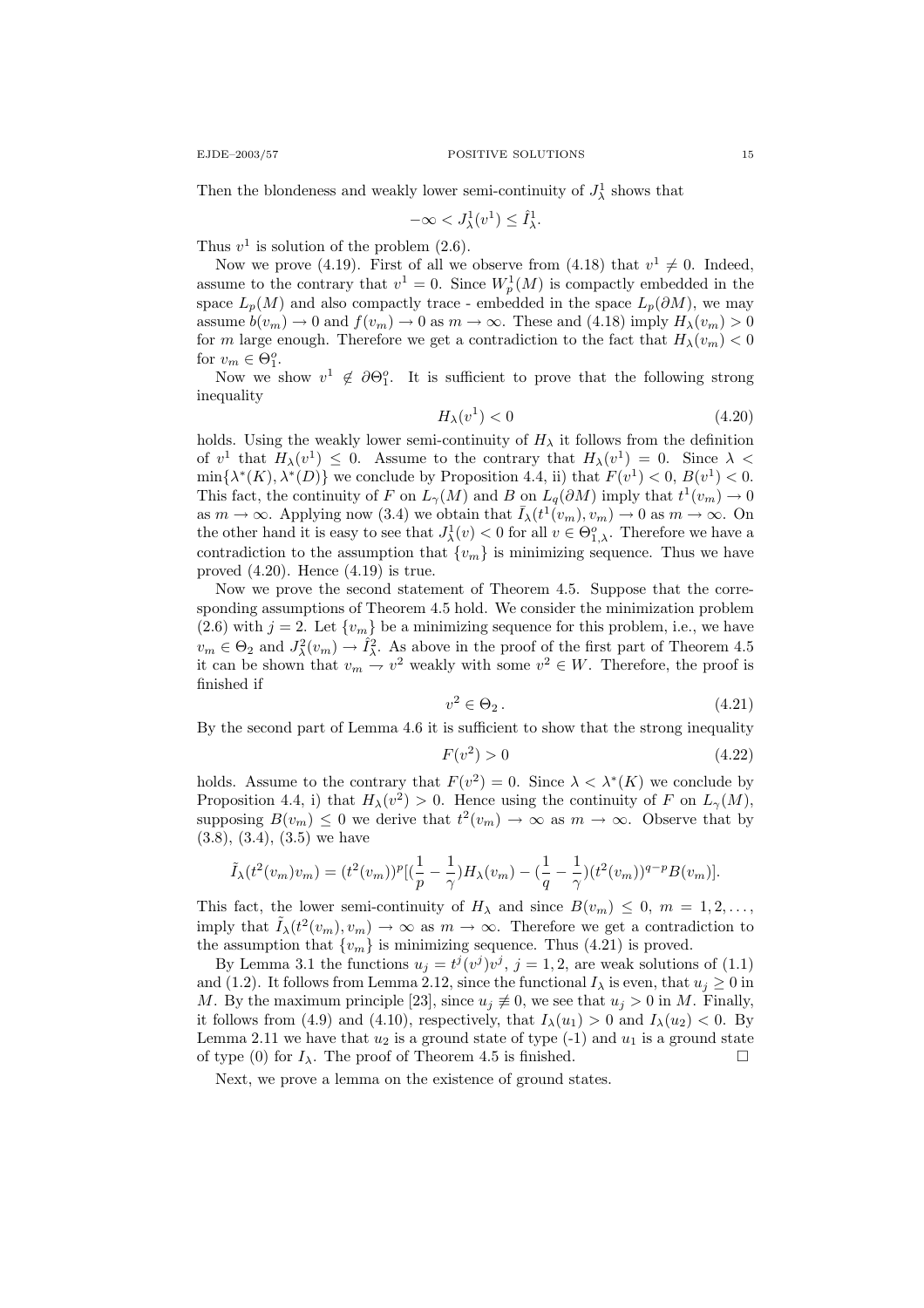**Lemma 4.9.** Suppose (1.5),  $k(x) \ge 0$  on M,  $d(x) \ge 0$  on  $\partial M$ ,  $p < \gamma < p^*$ ,  $p <$  $q < p^{**}$  and  $q < \gamma$  are satisfied. Furthermore, we assume that

- (1)  $F(\phi_1) < 0$
- (2)  $D(x) \leq 0$  on  $\partial M$ .

Then for every  $\lambda \in (\lambda_1, \lambda^*(K))$  there exists a ground state  $u_1 \in W_p^1(M)$  of  $I_\lambda$ . Furthermore,  $u_1 > 0$ ,  $I_\lambda(u_1) < 0$ .

*Proof.* First let us remark that under the additional assumption  $D(x) \leq 0$  on  $\partial M$ we have

$$
\Theta_{1,\lambda}^o = \Theta_{1,\lambda}.\tag{4.23}
$$

Indeed, suppose  $H_{\lambda}(w) \geq 0$  for some  $w \in W$ . By assumption we have  $B(w) \leq 0$ . Hence the equation  $Q(t, w) = 0$  may have a solution  $t^1(w) \neq 0$  only in the case when  $F(w) > 0$  is satisfied. However, in this case, we have  $L(t^1(w), w) < 0$  by (3.6). This fact yields  $w \notin \Theta_{1,\lambda}$  and therefore  $\{w \in W : H_{\lambda}(w) \leq 0\} \cap \Theta_{1,\lambda} = \emptyset$ . Using this and Lemma 4.6 we deduce (4.23).

It follows from the proof of Theorem 4.5 and from (4.23) that there exists a positive solution  $u_1 \in W_p^1(M)$  of variational problem (3.14),  $j = 1$  such that  $I_{\lambda}(u_1) < 0.$ 

Now let us show that  $u_1$  is a ground state for  $I_\lambda$ . First note that for the solution  $u_2$  of (3.14),  $j = 2$  we have  $I_{\lambda}(u_2) > 0$ . Hence

$$
\min\{I_{\lambda}(u_1), I_{\lambda}(u_2)\} = I_{\lambda}(u_1).
$$

Therefore by Lemma 2.11 to prove our assertion it remains to show that the set

$$
\partial \sigma = \{ (t, v) \in \mathbb{R}^+ \times S^1 | Q(t, v) = 0, L(t, v) = 0 \},
$$

is empty. Assume the converse. Then by (3.5), (3.6) there exists  $(t, v) \in \mathbb{R}^+ \times S^1$ such that it holds the following system of equations

$$
H_{\lambda}(v_0) - t^{q-p} B(v_0) - t^{\gamma - p} F(v_0) = 0,
$$
  
(p-1)  $H_{\lambda}(v_0) - (q-1)t^{q-p} B(v_0) - (\gamma - 1)t^{\gamma - p} F(v_0) = 0.$  (4.24)

From here we derive

$$
(q-p)H_{\lambda}(v) + (\gamma - q)t^{\gamma - p}F(v) = 0.
$$

However, this is impossible since by Proposition 4.4 we have for  $\lambda < \lambda^*(K)$  if  $F(v) \geq 0$  then  $H_{\lambda}(v) > 0$  and if  $H_{\lambda}(u) \leq 0$  then  $F(u) < 0$ . The contradiction proves the lemma.  $\Box$ 

From Theorem 4.5 and Lemma 4.9 we can derive the following multiplicity results.

**Theorem 4.10.** Suppose that (1.5),  $k(x) \ge 0$  on M,  $d(x) \ge 0$  on  $\partial M$ ,  $p < \gamma < p^*$ ,  $p < q < p^{**}$  and  $q < \gamma$  are satisfied. Furthermore, we assume

- (1)  $F(\phi_1) < 0$  holds
- (2) The set  $\{x \in M : K(x) > 0\}$  is not empty
- (3)  $D(x) \leq 0$  on  $\partial M$ .

Then for every  $\lambda \in (\lambda_1, \lambda^*(K))$  there exists at least two weak positive solutions  $u_1$ and  $u_2$  of (1.1)-(1.2) such that  $u_1 > 0$  and  $u_2 > 0$  on M. Furthermore, we have  $u_1, u_2 \in W_p^1(M)$ ,  $I_\lambda(u_1) < 0$ ,  $I_\lambda(u_2) > 0$ .  $u_1$  is a ground state and  $u_2$  is a ground state of type  $(-1)$  for  $I_{\lambda}$ .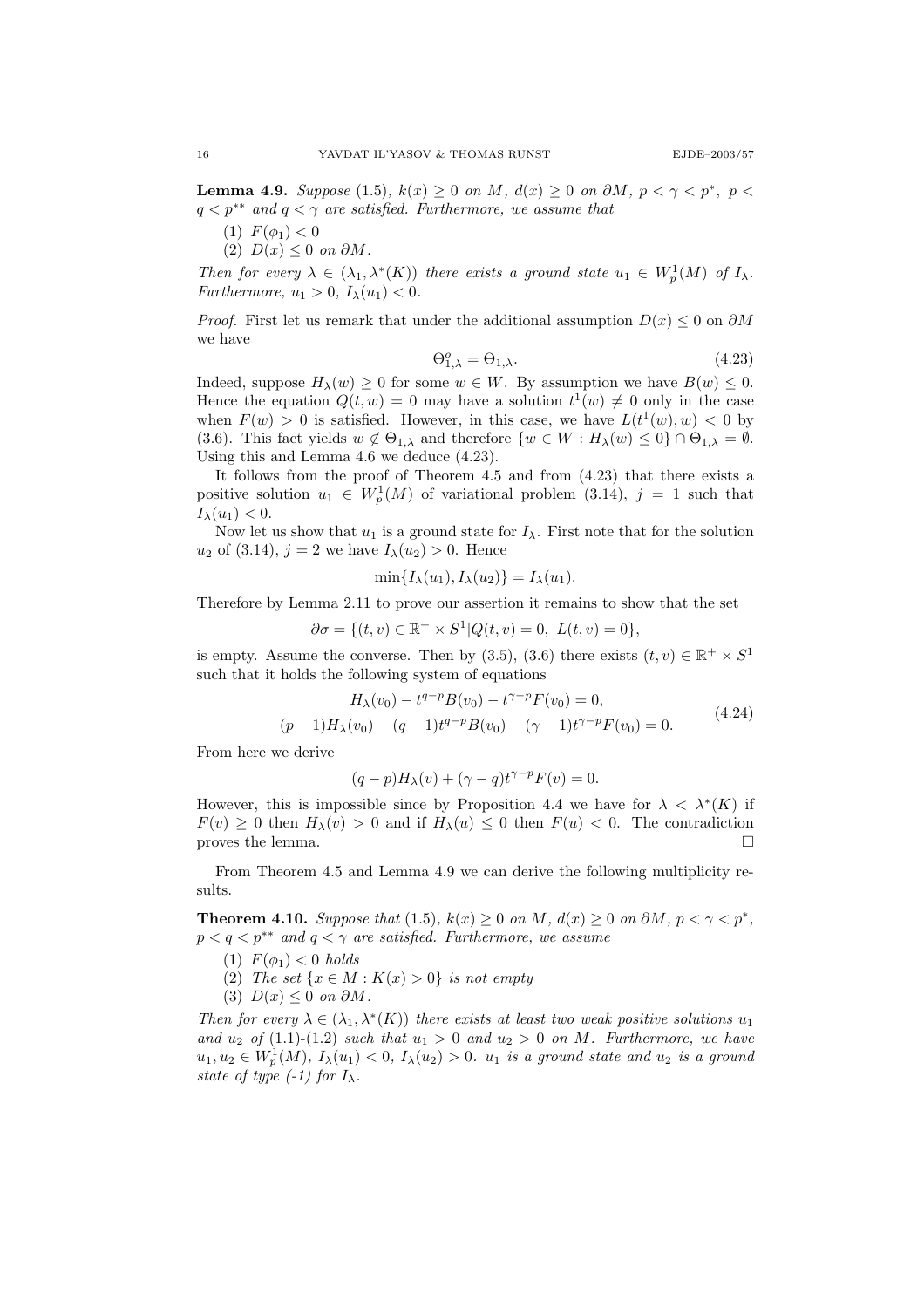## EJDE–2003/57 POSITIVE SOLUTIONS 17

#### 5. Existence results for critical exponents

In this section, we prove the existence of positive solutions of  $(1.1)-(1.2)$  in the cases where the exponents may be critical. The main theorem in this section is as follows.

**Theorem 5.1.** Suppose that  $k(x) > 0$  on M,  $d(x) \ge 0$  on  $\partial M$ ,  $q < \gamma$ ,  $p < \gamma \le p^*$ and  $p < q \leq p^{**}$  are satisfied. Assume that  $F(\phi_1) < 0$  and  $B(\phi_1) < 0$ . Then for every  $\lambda$  in  $(\lambda_1, \min{\{\lambda^*(K), \lambda^*(D)\}})$  there exists a weak positive solution  $u_1$ of  $(1.1)-(1.2)$  such that  $u_1 > 0$  on M and  $u_1 \in W_p^1(M)$ . Furthermore, it holds  $I_{\lambda}(u_1) < 0.$ 

*Proof.* For the cases  $p < \gamma < p^*$  and  $p < q < p^{**}$  the statement of this theorem follows from Theorem 4.5. For critical exponents  $\gamma = p^*$  and  $q = p^{**}$  the result will be obtained by limiting arguments from the subcritical cases. As an example, let us suppose that  $\gamma = p^*$  and  $p < q < p^{**}$ . The other cases can be done analogously.

Let  $p < \beta \leq p^*$ . Then we define

$$
F_{\beta}(u) = \int_M K(x)|u|^{\beta} d\mu_g, \ u \in W.
$$

Analogously one defines  $\lambda_{\beta}^*(K)$ . We assume that  $F_{p^*}(\phi_1) < 0$ . Then it follows from Lemma 4.1 that  $\lambda_1 < \min\{\lambda_{p^*}^*(K), \lambda^*(D)\}\)$ . Furthermore, let  $\lambda_0 \in$  $(\lambda_1, \min{\lambda_{p^*}^*(K)}, \lambda^*(D))$ . Then it is easy to see that one can find a number  $\varepsilon > 0$ such that  $F_{\beta}(\phi_1) < 0$ ,  $|p^* - \beta| < \varepsilon$  and  $\lambda_{\beta}^*(K) \to \lambda_{p^*}^*(K)$  as  $\beta \to p^*$ . Hence we have  $\lambda_0 \in (\lambda_1, \min{\{\lambda^*_{\beta}(K), \lambda^*(D)\}}$  if  $|p^* - \beta| < \varepsilon_0$  for some  $\varepsilon_0 > 0$ . Applying now Theorem 4.5 we obtain the existence of a weak positive solution  $u_{1,\beta}$  of (1.1)-(1.2) with  $\gamma = \beta$  such that

$$
\int_{M} |\nabla u_{1,\beta}|^{p-2} (\nabla u_{1,\beta}, \nabla \psi) d\mu_{g} + \int_{\partial M} d(x) |u_{1,\beta}|^{p-2} u_{1,\beta} \psi d\nu_{g}
$$
\n
$$
-\lambda_{0} \int_{M} k(x) |u_{1,\beta}|^{p-2} u_{1,\beta} \psi d\mu_{g} - \int_{M} K(x) |u_{1,\beta}|^{\beta-2} u_{1,\beta} \psi d\mu_{g}
$$
\n
$$
- \int_{\partial M} D(x) |u_{1,\beta}|^{q-2} u_{1,\beta} \psi d\nu_{g} = 0
$$
\n(5.1)

holds for any  $\psi \in C^{\infty}(\overline{M}).$ 

We show that the functions  $u_{1,\beta}$  are uniformly bounded in the W-norm. Suppose to the contrary that  $||u_{1,\beta_i}|| \to \infty$  for some sequence  $\beta_i$  such that  $\beta_i \to p^*$  as  $i \to \infty$ . Let  $v_{1,\beta_i} = u_{1,\beta_i}/\|u_{1,\beta_i}\|$  for  $i = 1, 2, ...,$  Then we have  $u_{1,\beta_i} = t^1(v_{1,\beta_i})v_{1,\beta_i}$ , where  $||v_{1,\beta_i}|| = 1$  and by assumption  $t^1(v_{1,\beta_i}) \to \infty$ . Since the functions  $v_{1,\beta_i}$ are uniformly bounded in the  $W$ -norm then, by weak compactness, we can find a weak convergent subsequence of  ${v_{1,\beta_i}}$  (again denoted by  ${v_{1,\beta_i}}$ ) which converges weakly to some point  $w \in W$ .

Suppose that  $w = 0$ . Since W is compactly embedded in  $L_p(M)$  and compactly trace - embedded in  $L_p(\partial M)$  we may assume that  $\int_M k(x)|v_{1,\beta_i}|^p d\mu_g \to 0$  as  $i \to \infty$ . This implies  $H_{\lambda_0}(v_{1,\beta_i})>0$  for  $\beta_i$  near  $p^*$ . Therefore we get a contradiction to the fact that  $H_{\lambda_0}(v_{1,\beta_i}) < 0$  for  $v_{1,\beta_i} \in \Theta_{1,\beta_i}^o$ . Thus  $w \neq 0$  and therefore we can find  $\psi_0 \in C^{\infty}(\overline{M})$  such that

$$
\int_{M} K(x)|w|^{p^*-2}w\psi_0 d\mu_g \neq 0.
$$
\n(5.2)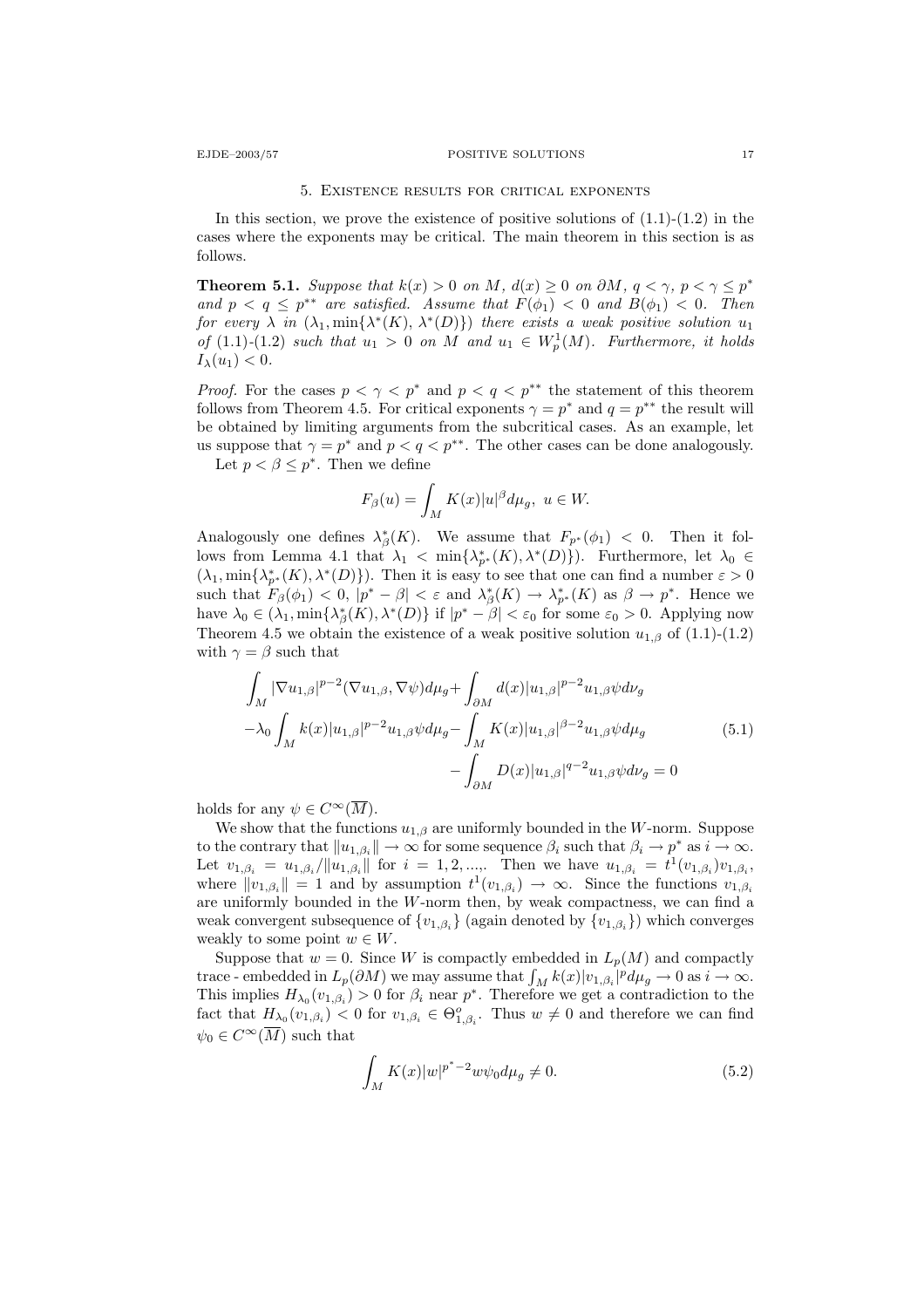It follows from (5.1) that

$$
\int_{M} |\nabla v_{1,\beta_i}|^{p-2} (\nabla v_{1,\beta_i}, \nabla \psi_0) d\mu_g + \int_{\partial M} d(x) |u_{1,\beta_i}|^{p-2} u_{1,\beta} \psi d\nu_g
$$
\n
$$
-\lambda_0 \int_M k(x) |v_{1,\beta_i}|^{p-2} v_{1,\beta_i} \psi_0 d\mu_g = t^1 (v_{1,\beta_i})^{\beta_i - 2} \int_M K |v_{1,\beta_i}|^{\beta_i - 2} v_{1,\beta_i} \psi_0 d\mu_g \quad (5.3)
$$
\n
$$
+ t^1 (v_{1,\beta_i})^{q-2} \int_{\partial M} D |v_{1,\beta_i}|^{q-2} v_{1,\beta_i} \psi_0 d\nu_g.
$$

Since  $W_p^1$  is compactly embedded in  $L_s(M)$  for  $p < s < p^*$  and trace-embedded in  $L_q(\partial M)$  for  $p < q < p^{**}$ , it follows that  $v_{1,\beta_i} \to w$  in  $L_s(M)$ ,  $p < s < p^*$  and in  $L_q(\partial M)$ ,  $p < q < p^{**}$ . Hence and by (5.2) it follows that the right hand side of (5.3) converges to infinity as  $i \to \infty$  in contrast to the fact that the left hand side of this equality is bounded. Thus we get a contradiction and the functions  $u_{1,\beta}$  are uniformly bounded in the W-norm.

Therefore, by weak compactness, we can find a weak convergent subsequence of  $\{u_{1,\beta}\}\$  (again denoted by  $\{u_{1,\beta}\}\)$ . Since  $W_p^1$  is compactly embedded in  $L_s(M)$ for  $p < s < p^*$  and trace-embedded in  $L_q(\partial M)$  for  $p < q < p^{**}$ , it follows easily that the weak  $W_p^1$ -limit  $u_{1,p^*}$  of the sequence  $u_{1,\beta}$  satisfies also (5.1). To prove our theorem it remains to show that  $u_{1,p^*}$  is nonzero. Suppose to the contrary that  $u_{1,p^*} = 0$ . Let  $v_{1,\beta} = u_{1,\beta}/||u_{1,\beta}||$ . Then  $u_{1,\beta} = t^1(v_{1,\beta})v_{1,\beta}$  where  $||v_{1,\beta}|| = 1$ . Hence  $t^1(v_{1,\beta}) \to 0$  and/or  $v_{1,\beta} \to 0$  weakly with respect to W as  $\beta \to p^*$ .

Suppose the second case holds:  $v_{1,\beta} \to 0$  weakly as  $\beta \to p^*$ . Since  $W_p^1$  is compactly embedded in  $L_s(M)$  for  $p \leq s \leq p^*$ , we may assume  $f(v_{1,\beta}) \to 0$ as  $\beta \to p^*$ . This implies  $H_{\lambda_0}(v_{1,\beta}) > 0$  for  $\beta$  near  $p^*$ . Therefore we have a contradiction to the fact that  $H_{\lambda_0}(v_{1,\beta})$   $< 0$  for  $v_{1,\beta} \in \Theta_{1,\beta}^0$ .

Thus  $v_{1,p^*} \neq 0$ . Suppose now that  $t^1(v_{1,\beta}) \to 0$  as  $\beta \to p^*$ . By virtue of (5.1) we have

$$
\int_{M} |\nabla v_{1,\beta}|^{p-2} (\nabla v_{1,\beta}, \nabla \psi) d\mu_{g} + \int_{\partial M} d(x) |v_{1,\beta}|^{p-2} v_{1,\beta} \psi d\nu_{g} - \lambda_{0} \int_{M} k(x) |v_{1,\beta}|^{p-2} v_{1,\beta} \psi d\mu_{g} = t^{1} (v_{1,\beta})^{\beta - 1} \int_{M} K(x) |v_{1,\beta}|^{\beta - 2} v_{1,\beta} \psi d\mu_{g} + (5.4) + t^{1} (v_{1,\beta})^{q-1} \int_{\partial M} D(x) |v_{1,\beta}|^{q} v_{1,\beta} \psi d\nu_{g}.
$$

Passing to the limit in (5.4) as  $\beta \to p^*$  we get

$$
\int_{M} |\nabla v_{1,p^*}|^{p-2} \nabla v_{1,p^*} \nabla \psi d\mu_{g} + \int_{\partial M} d(x) |v_{1,p^*}|^{p-2} v_{1,p^*} \psi d\nu_{g} - \lambda_0 \int_{M} k(x) |v_{1,p^*}|^{p-2} v_{1,p^*} \psi d\mu_{g} = 0.
$$
\n(5.5)

Observe that  $v_{1,p^*} \geq 0$ . Hence by the maximum principle and the Hopf lemma, since  $v_{1,p^*} \neq 0$ , we see that  $v_{1,p^*} > 0$  in  $\overline{M}$ . But  $\lambda_1 < \lambda_0$  and  $\lambda_1$  is a simple and isolated eigenvalue. Hence we get a contradiction.

Thus there exists a weak solutions  $u_{1,p^*} \geq 0$  of problem  $(1.1)-(1.2)$  with  $\gamma = p^*$ and  $p < q < p^{**}$ . Since the functional  $H_{\lambda}$  is weakly lower semi-continuous on  $W_p^1$ ,  $H_{\lambda}(u_{1,p^*}) \leq \liminf_{\beta \to p^*} H_{\lambda}(u_{1,\beta}) < 0$ . Then for  $\lambda \in (\lambda_1, \min{\{\lambda_{p^*}^*(K), \lambda^*(D)\}})$  by Proposition 4.4 it follows  $F(u_{1,p^*}) < 0$ ,  $B(u_{1,p^*}) < 0$ . It implies  $I_\lambda(u_{1,p^*}) < 0$ . By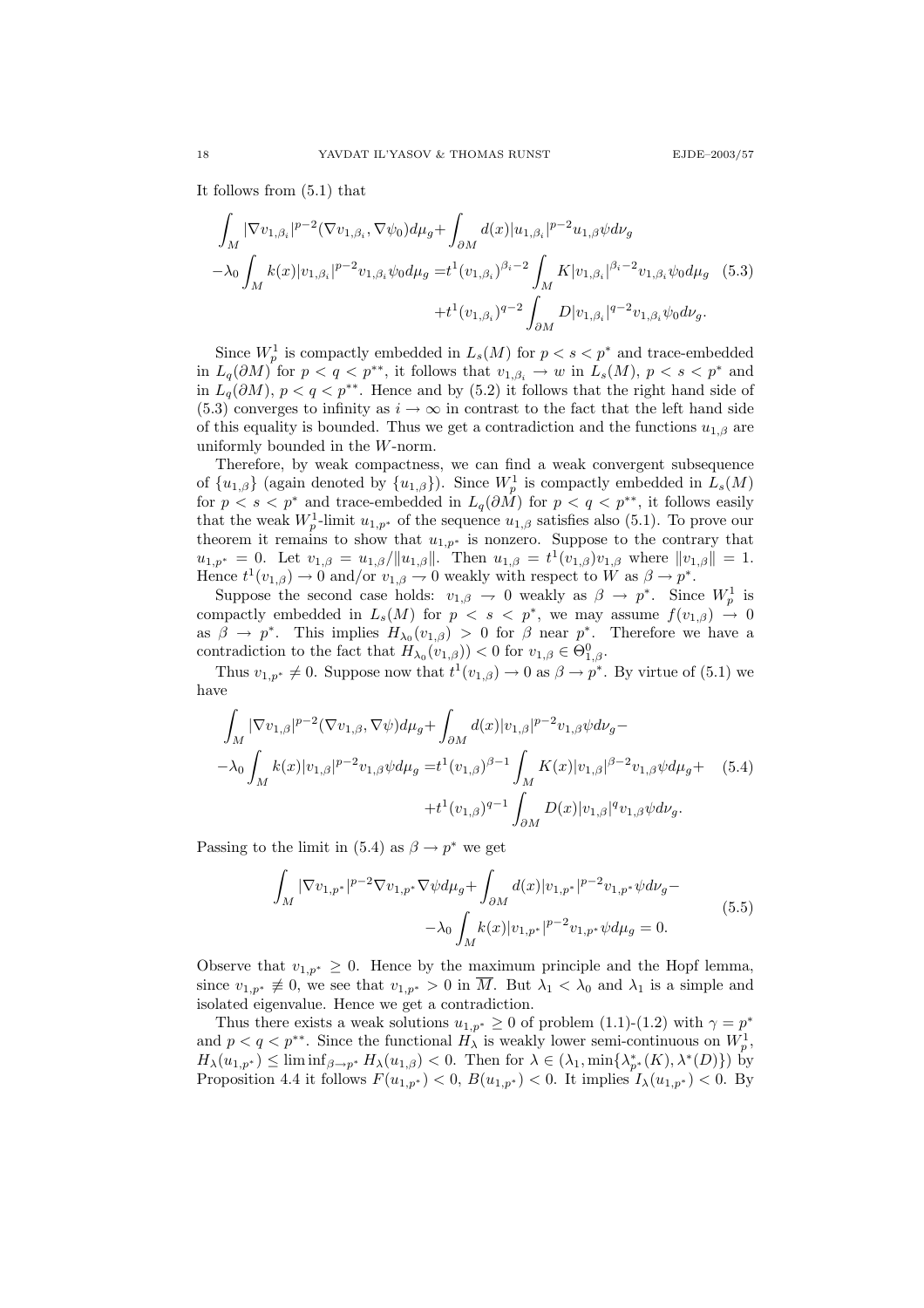the maximum principle and the Hopf lemma, since  $u_{1,p*} \neq 0$ , we see that  $u_{1,p*} > 0$ in  $\overline{M}$ . This completes the proof of the Theorem 5.1.

The following result shows existence of ground state in critical cases.

**Theorem 5.2.** Suppose that (1.5),  $k(x) \ge 0$  on M,  $d(x) \ge 0$  on  $\partial M$ ,  $p < \gamma \le p^*$ ,  $p < q \leq p^{**}$  and  $q < \gamma$  are satisfied. Furthermore, we assume

$$
(1) F(\phi_1) < 0
$$

(2)  $D(x) \leq 0$  on  $\partial M$ 

Then for every  $\lambda \in (\lambda_1, \lambda^*(K))$  there exists a ground state  $u_1 \in W_p^1(M)$  of  $I_\lambda$ . Furthermore,  $u_1 > 0$ ,  $I_\lambda(u_1) < 0$ .

*Proof.* The existence of ground state in subcritical cases of exponents  $p < \gamma < p^*$ ,  $p < q < p^{**}$  follows from Lemma 4.9. As an example, let us prove the assertion of the theorem for the following critical case  $p < q < p^{**}, \gamma = p^*$ . The other cases can be done analogously.

Suppose  $\lambda \in (\lambda_1, \lambda^*(K))$  and let  $u_{1,\beta}$  be a ground state of  $I_{\lambda,\beta}$  when  $p < \beta <$ p<sup>\*</sup>. Using the same arguments as in proving of Theorem 5.1 it can be shown the existence of weak convergent subsequence  $u_{1,\beta_i} \to u_{1,p^*}$  with respect to W as  $\beta_i \to p^*$  where  $u_{1,p^*}$  is a positive solution of (1.1)-(1.2). Let us show that  $u_{1,p^*}$  is a ground state.

First note that the functional  $J^1_{\lambda,\beta}(\cdot)$  defined on  $\Theta_{1,\lambda,\beta}^o$  is bounded below, i.e.,

$$
-\infty < \hat{I}_{\lambda,\beta}^1 = \inf \{ J_{\lambda,\beta}^1(w) : w \in \Theta_{1,\lambda} \}.
$$

for  $\lambda \in (\lambda_1, \lambda^*(K))$  and  $p < \beta \leq p^*$  (see Lemma 4.7). Next we remark that for every  $w \in \Theta_{1,\lambda}$  the function  $J^1_{\lambda,\beta}(w)$  is continuous with respect to  $\beta \in (p, p^*]$ . Hence it follows that  $\hat{I}^1_{\lambda,\beta}$  is also continuous with respect to  $\beta \in (p,p^*]$  and

$$
\hat{I}^1_{\lambda,\beta} \to \hat{I}^1_{\lambda,p^*}, \text{ as } \beta \to p^*. \tag{5.6}
$$

Thus to prove the claim it is sufficient to show that

$$
J^1_{\lambda,p^*}(v_{1,p^*}) \leq \hat{I}^1_{\lambda,p^*} = \lim_{\beta \to p^*} J^1_{\lambda,\beta}(v_{1,\beta}). \tag{5.7}
$$

where  $v_{1,\beta} = u_{1,\beta}/||u_{1,\beta}||$ . Observe from the convergence  $u_{1,\beta_i} \to u_{1,p^*}$  it follows that

$$
B(u_{1,\beta_i}) \to \bar{B}, \ F_{\beta_i}(u_{1,\beta_i}) \to \bar{F} \text{ as } i \to +\infty,
$$
\n
$$
(5.8)
$$

and

$$
H_{\lambda}(u_{1,\beta_i}) \to \bar{H} \text{ as } i \to +\infty,
$$
\n(5.9)

where  $\bar{H}$ ,  $\bar{F}$ ,  $\bar{B}$  are finite. Since  $H_{\lambda}(\cdot)$  is weakly lower semi-continuous with respect to W we have

$$
H_{\lambda}(u_{1,p^*}) \leq \bar{H}.\tag{5.10}
$$

Let us show that

$$
F_{p^*}(u_{1,p^*}) \le \bar{F}.\tag{5.11}
$$

 $\sum_j \psi_j(x) \equiv 1$  on M. Let  $p < \beta < p^*$  then testing (1.1) by  $\psi_j u_{1,\beta_i}$  we obtain Consider a finite partition of unity for  $M: \psi_j: M \to \mathbb{R}$ ,  $Supp\psi_j \subset M$ ,  $0 \le \psi_j \le 1$ ,

$$
\int_{M} |\nabla u_{1,\beta_{i}}|^{p} \psi_{j} d\mu_{g} + \int_{M} |\nabla u_{1,\beta_{i}}|^{p-2} (\nabla u_{1,\beta_{i}}, \nabla \psi_{j}) d\mu_{g} \n- \lambda \int_{M} k(x) |u_{1,\beta_{i}}|^{p} \psi_{j} d\mu_{g} - \int_{M} K(x) |u_{1,\beta_{i}}|^{\beta_{i}} \psi_{j} d\mu_{g} = 0.
$$
\n(5.12)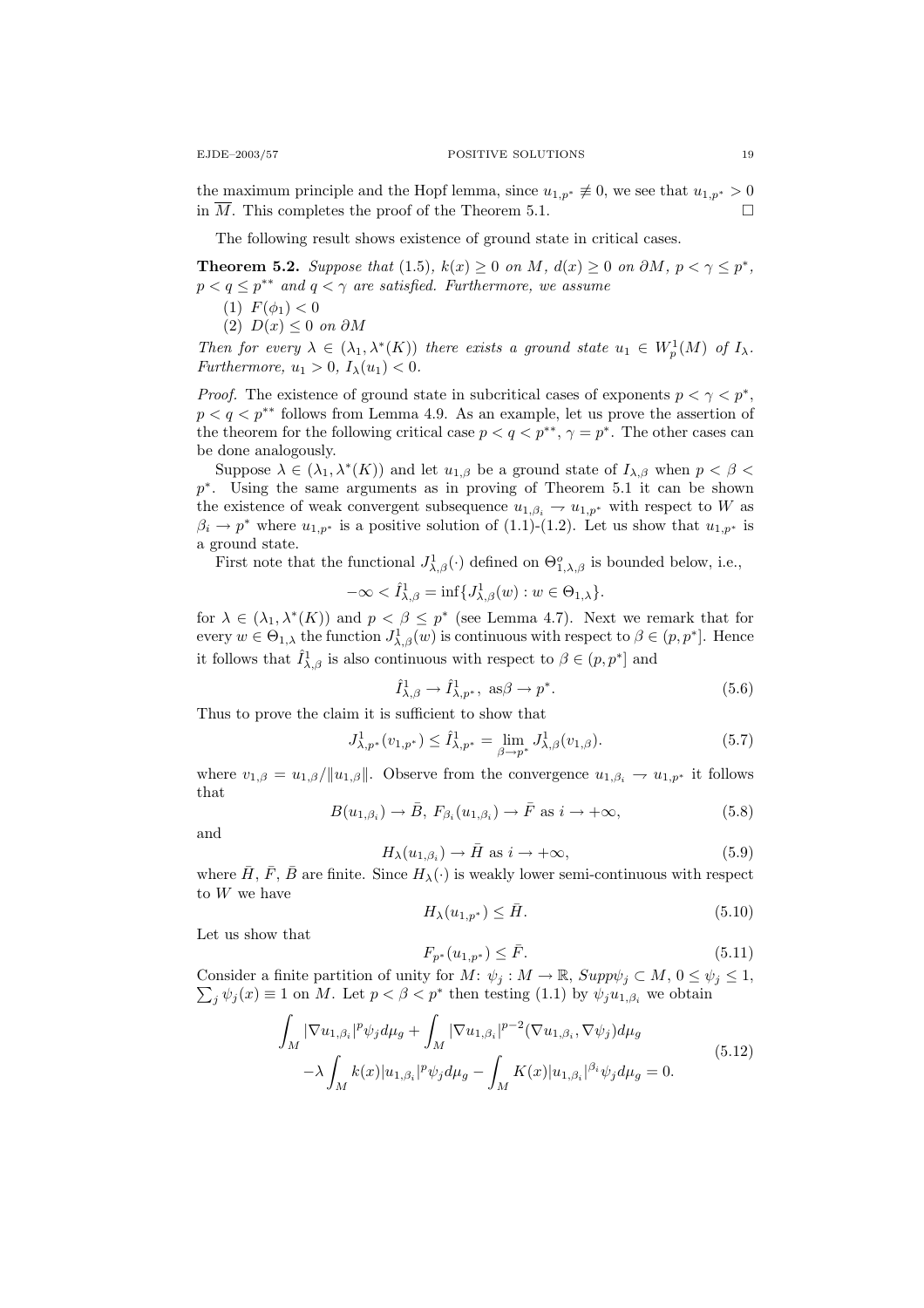From the weak convergence  $u_{1,\beta_i} \to u_{1,p^*}$  with respect to W and strong convergence  $u_{1,\beta_i} \to u_{1,p^*}$  in  $L_s(M)$ ,  $p < s < p^*$  it follows that

$$
\int_{M} |\nabla u_{1,\beta_i}|^p \psi_j d\mu_g - \lambda \int_{M} k(x) |u_{1,\beta_i}|^p \psi_j d\mu_g \to \bar{H}_j,
$$
\n
$$
F_{\beta_i} (u_{1,\beta_i} (\psi_j)^{1/\beta_i}) \to \bar{F}_j \quad \text{as } i \to +\infty,
$$
\n(5.13)

and

$$
\int_M |\nabla u_{1,\beta_i}|^{p-2} (\nabla u_{1,\beta_i}, \nabla \psi_j) d\mu_g \to \int_M |\nabla u_{1,p^*}|^{p-2} (\nabla u_{1,p^*}, \nabla \psi_j) d\mu_g
$$

as  $i \rightarrow +\infty$ . Hence passing to the limit in (5.12) we deduce

$$
\bar{H}_j + \int_M |\nabla u_{1,p^*}|^{p-2} (\nabla u_{1,p^*}, \nabla \psi_j) d\mu_g = \bar{F}_j.
$$
\n(5.14)

On the other hand from (1.1) in critical case  $\gamma = p^*$  we have

$$
\int_{M} |\nabla u_{1,p^*}|^p \psi_j d\mu_g - \lambda \int_{M} k(x) |u_{1,p^*}|^p \psi_j d\mu_g + + \int_{M} |\nabla u_{1,p^*}|^{p-2} (\nabla u_{1,p^*}, \nabla \psi_j) d\mu_g = F_{p^*}(u_{1,p^*}(\psi_j)^{1/p^*}).
$$

Since  $\bar{H}_j \geq H_\lambda(u_{1,p^*}\psi_j)$ , it follows that  $F_{p^*}(u_{1,p^*}\psi_j) \leq \bar{F}_j$ . Thus by summing these inequalities we obtain (5.11). Observe that from the equation  $Q_{\lambda}(t^1(v_{1,\beta}), v_{1,\beta}) = 0$ ,  $\beta \in (p, p^*]$  it follows

$$
J^1_{\lambda,p^*}(v_{1,\beta}) = \frac{q-p}{pq} (t^1(v_{1,\beta}))^p H_\lambda(v_{1,\beta}) + \frac{\gamma-q}{\gamma q} (t^1(v_{1,\beta}))^\gamma F_\beta(v_{1,\beta}).
$$

Hence from (5.8), (5.9), (5.10), (5.11) we deduce

$$
J^1_{\lambda,p^*}(v_{1,p^*}) \leq \frac{q-p}{pq}\bar{H} + \frac{\gamma-q}{\gamma q}\bar{F} = \lim_{\beta \to p^*} J^1_{\lambda,\beta}(v_{1,\beta}).
$$

Thus we obtain  $(5.7)$  and the proof of theorem is complete.  $\Box$ 

Acknowledgements. We would like to thank S. I. Pohozaev for his helpful discussions on the subject. The first author was supported by Deutsche Forschungsgemeinschaft, grant DFG-9510728 and by the grants RFBR 02-01-00069, INTAS 00-136. The second author was supported by grant DFG-Tr 374/1-2.

#### **REFERENCES**

- [1] Alama S., Tarantello G., On semilinear elliptic problems with indefinite nonlinearities. Calculus Var. and Partial Differential Equations 1 (1993), 439-475.
- [2] Berestycki, H., Capuzzo–Dolcetta, I., Nirenberg, L., Variational methods for indefinite superlinear homogeneous elliptic problems. NoDEA 2 (1995), 553-572.
- [3] Brezis, H., Nirenberg L., Positive solutions of nonlinear elliptic equations involving critical exponents. Comm. Pure Appl. Math. 36 (1983), 437-477.
- [4] Carslow. H, Jaeger J., Conduction of Heat in Solid. 2nd edition, Oxford Press, (1959), 17-23.
- [5] Cherrier P., Probl'emes de Neumann nonlinéaires sur les varétés Riemanniennes. J. Funct. Anal. 57 (1984), 154-207.
- [6] Coleman, S., Glazer, V., Martin, A., Action minima among solution to a class of Euclidean scalar field equations. Comm. Math. Phys.58 , 2 ,211-221 (1978)
- [7] Diaz, J.I., Nonlinear Partial Differential Equation and Free Boundaries vol. I: Elliptic Equations. Vol. 106 of Research Notes in Mathematics (Pitman Advanced Publishing Program, London), (1985).